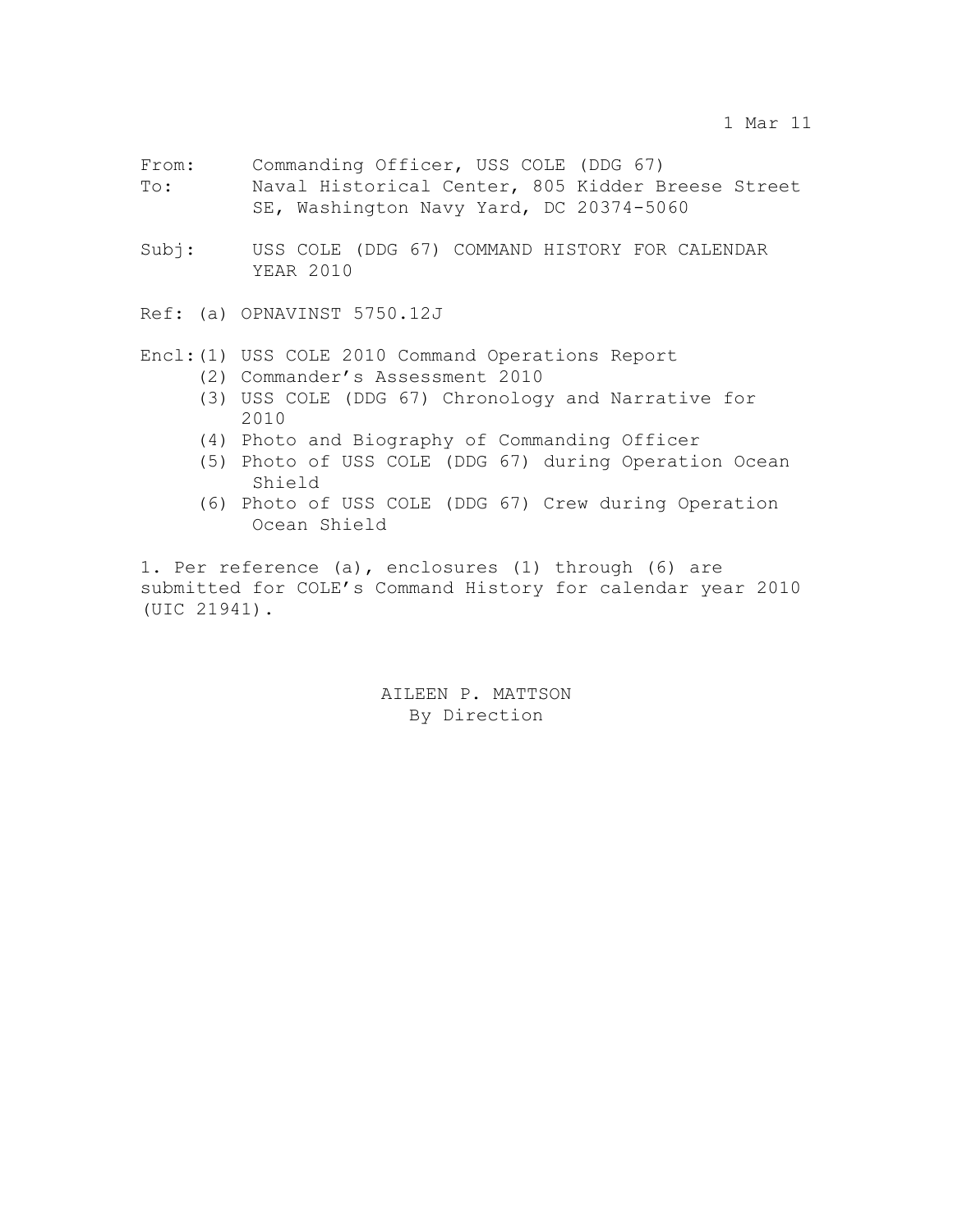#### **Commander's Assessment, 2010**

2010 was a productive year for COLE. COLE spent most of the year on a sevenmonth deployment from the beginning of February through September 1. The deployment provided an incredible opportunity for COLE to demonstrate her capabilities while protecting the world's merchant ships from piracy in the Gulf of Aden and Somali Basin. While patrolling, COLE honed her skills in all other warfare areas by continuously conducting drills to maintain proficiency. Deployment also provided a wonderful opportunity for COLE Sailors to experience life at sea and obtain qualifications. Junior officers learned how to drive the ship to earn their Officer of the Deck and Surface Warfare Officer qualifications, and dozens of enlisted Sailors took advantage of the opportunity to earn their Enlisted Surface Warfare Specialist qualification. COLE visited some beautiful overseas ports, and had to race a hurricane to make it back to Norfolk on time to reunite with much missed family and friends.

After a post deployment leave period in September, COLE crewmembers participated in a solemn remembrance ceremony marking the 10 year anniversary of the October 12, 2000 attack in Aden harbor, Yemen. The ceremony was hosted by ADM John Harvey, Commander, U.S. Fleet Forces, and attended by families of the victims, former crewmembers, and military and civilian personnel involved with the ship.

COLE's crew was hard at work throughout October and November preparing for ULTRA-S. Playing Opposing Force for the USS ENTERPRISE Strike Group and for the Canadian Navy allowed time underway to make final preparations so that when the inspection rolled around after Thanksgiving, COLE was ready. After passing ULTRA-S,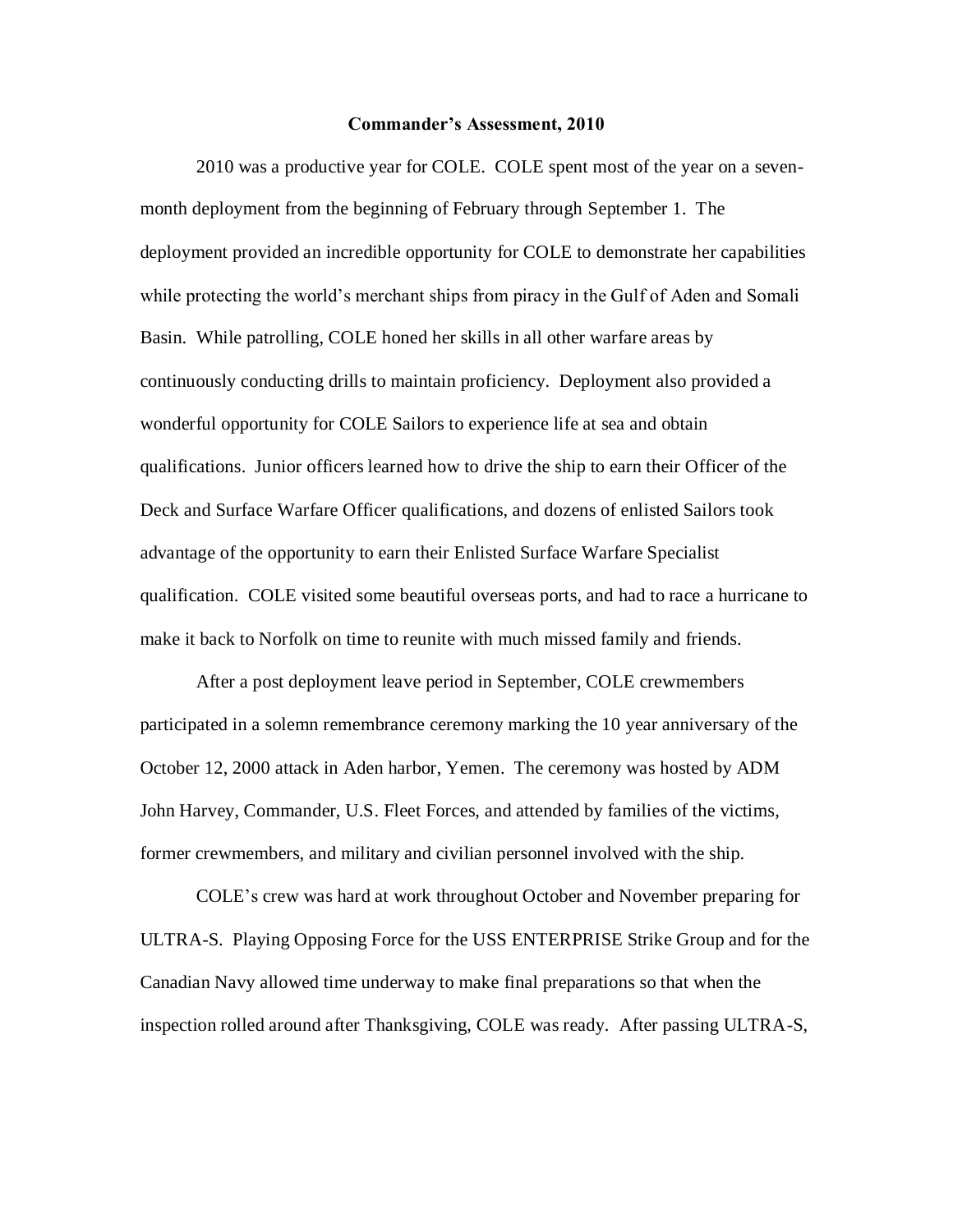COLE participated in a final exercise, Operation Bold Alligator, before beginning a holiday stand-down leave period.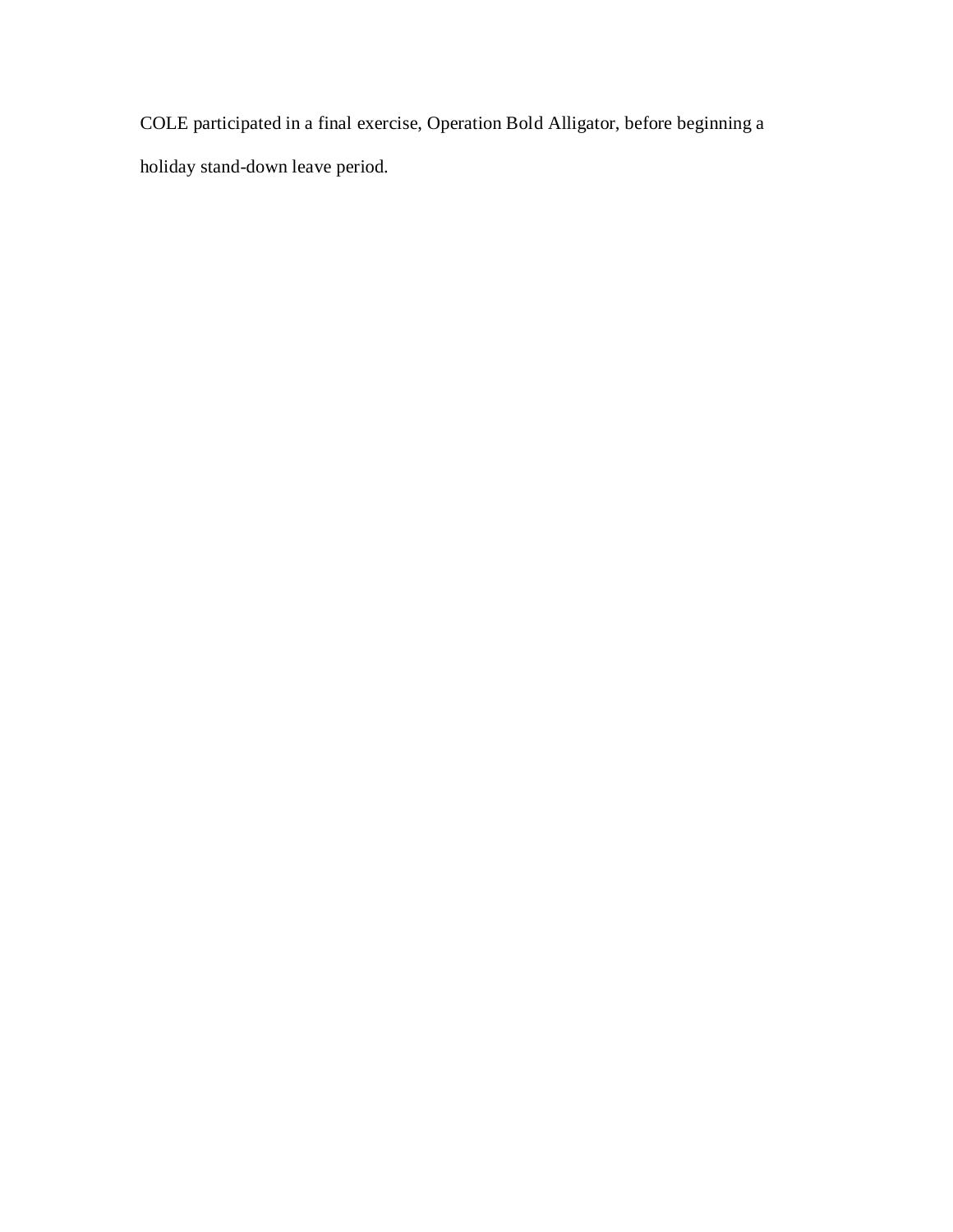COMMAND HISTORY 2010 USS COLE (DDG 67) Homeport: Norfolk, VA Commissioned: 08 June 1996 UIC: 21941 Command Composition and Organization Immediate Superior: Commander, Destroyer Squadron TWO TWO CAPT Richard A. Rogers, USN 01 JAN 10- 06 JAN 10 Commander, Destroyer Squadron TWO EIGHT CAPT Wade F. Wilkenson, USN 07 JAN 10- 31 DEC 10 Commanding Officer: CDR Edward W. Devinney II, USN 01 JAN 10 - 15 JUL 10 CDR Andrew C. Ehlers, USN 16 JUL 10 – 31 DEC 10 Executive Officer: CDR Jason W. Schwantes, USN 01 JAN 10 – 31 DEC 10 Combat Systems Officer: LT **the contract of the contract of the contract of the contract of the contract of the contract of the contract of the contract of the contract of the contract of the contract of the contract of the contract of the contra** 01 JAN 10 - 10 JUN 10 LT **the contract of the contract of the contract of the contract of the contract of the contract of the contract of the contract of the contract of the contract of the contract of the contract of the contract of the contra** 11 JUN 10 – 31 AUG 10 LT , USN 01 SEP 10 – 31 DEC 10 Weapons Officer: LT , USN 01 JAN 10- 31 DEC 10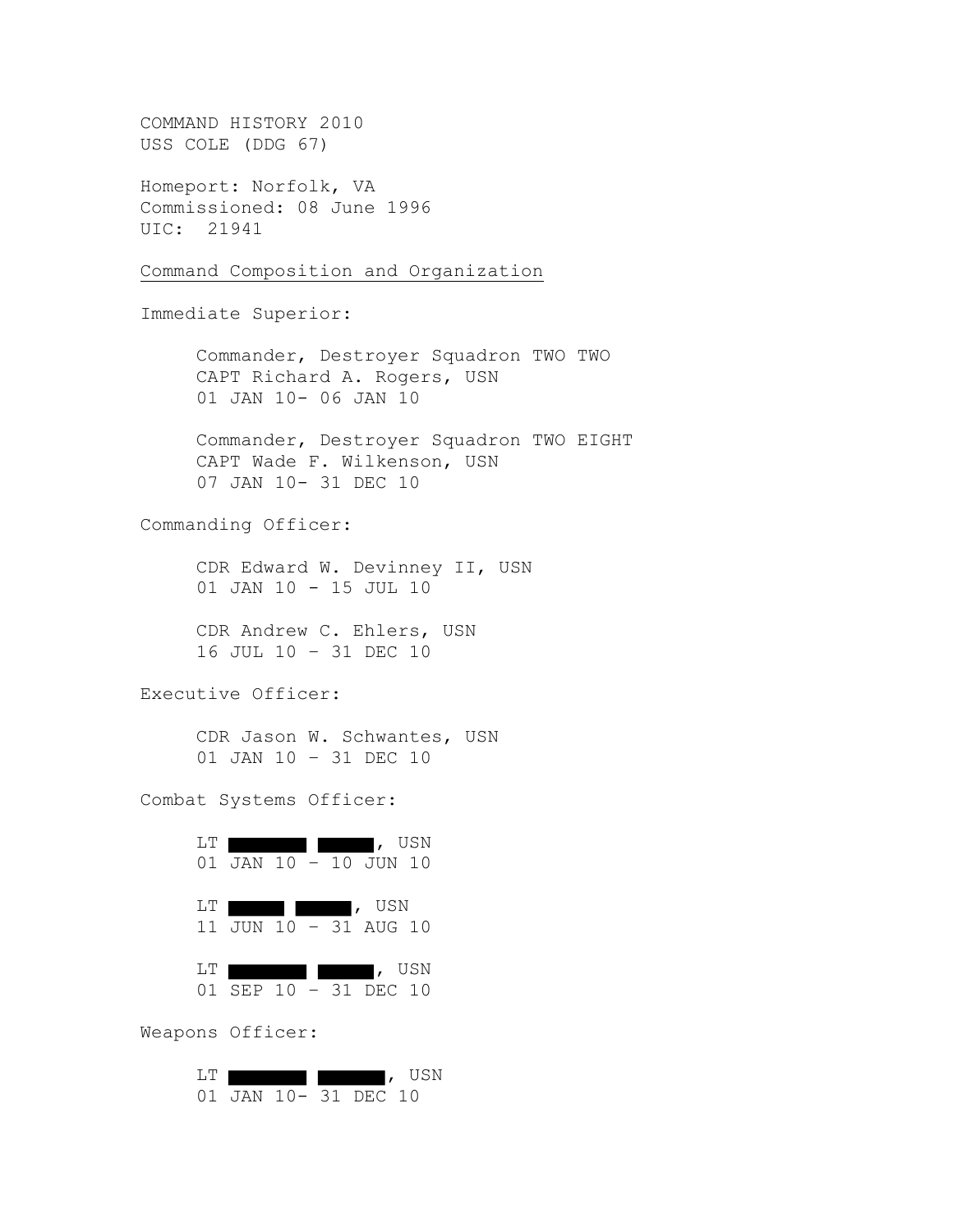Operations Officer:

| LT. | $\blacksquare$ , USN<br>01 JAN 10 - 10 DEC 10         |  |
|-----|-------------------------------------------------------|--|
| LT. | $\sqrt{1-\frac{1}{2}}$ , USN<br>11 DEC 10 - 31 DEC 10 |  |

Chief Engineer:

| LT. |                       |  |        | I, USN |
|-----|-----------------------|--|--------|--------|
|     | 01 JAN 10- 21 DEC 10  |  |        |        |
|     |                       |  |        |        |
| LT. |                       |  | I, USN |        |
|     | 22 DEC 10 - 31 DEC 10 |  |        |        |

Supply Officer:

| ' النسا |  | USN                              |  |
|---------|--|----------------------------------|--|
|         |  | $(1)$ JAN $(10 - 31)$ DEC $(10)$ |  |

Navigator:

LTJG 01 JAN 10 – 13 MAY 10 LTJG , USN 14 MAY 10 – 31 DEC 10

Chaplain:

| L.'I' |               |  |              | USN |
|-------|---------------|--|--------------|-----|
|       | $01$ $JAN$ 10 |  | $-23$ APR 10 |     |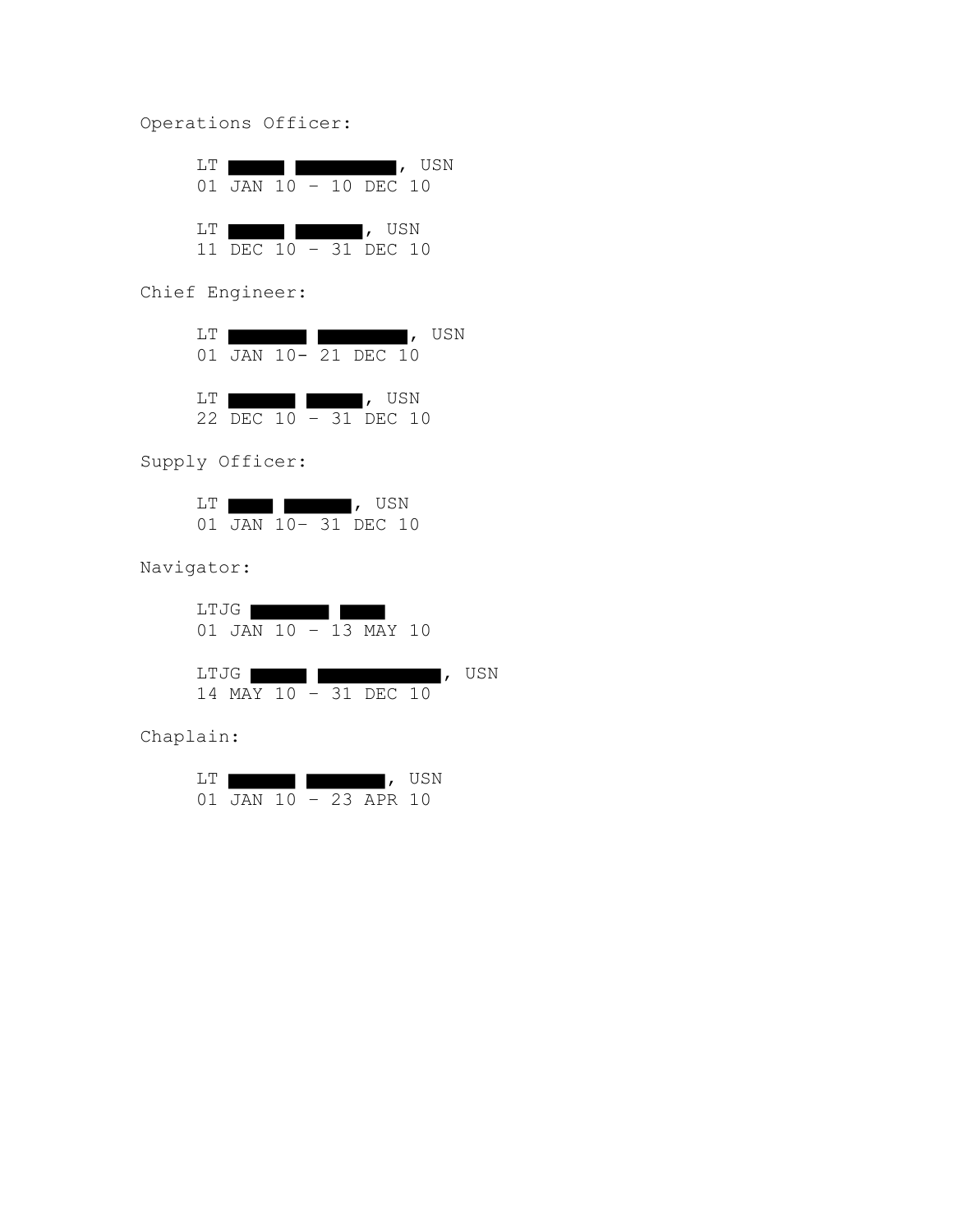January 2010

| 1-11 January  | Holiday Stand-down                                                                                           |
|---------------|--------------------------------------------------------------------------------------------------------------|
| 4-8 January   | NSFS Team trainer                                                                                            |
| 5 January     | ISIC Turnover brief<br>Deployers Maintenance Brief<br>ATFP Drills                                            |
| 7 January     | Commander Strike Group Two visit and lunch<br>GSM2 reenlistment                                              |
| 8 January     | DESRON TWO TWO Zone inbrief and inspection<br>Deputy Commodore EKMS inspection                               |
| 12 January    | ET1 <b>THE TEENA</b> reenlistment<br>Deployment photos                                                       |
| 14-19 January | STRIKE Complex Scenarios                                                                                     |
| 14 January    | Golden Anchor ISIC assessment<br>Pre-deployment brief                                                        |
| 15 January    | Dental Ceremony: RDML Kiser and RDML Stocks<br>present award                                                 |
| 19 January    | Complex AW Scenario                                                                                          |
| 20 January    | Fast Cruise<br>General Quarters drill<br>Abandon ship drill                                                  |
| 21 January    | CPO Exams<br>AW Complex Scenario                                                                             |
| 25-26 January | Underway VACAPES OPAREA                                                                                      |
| 25 January    | Helo Crash and Salvage Drill<br>Flight Quarters<br>Man Overboard Drills<br>5" PACFIRE<br>Stream NIXIE/TACTAS |
| 26 January    | AW Falcon Fire Scenario<br>Precision Anchorage                                                               |
| 27 January    | Visit / Tour: Director of Analysis, Qinetiq-<br>North America<br>LTJG SWO Board                              |
| 28 January    | Department Head Leadership Lunch<br>LTJG<br>SWO Board                                                        |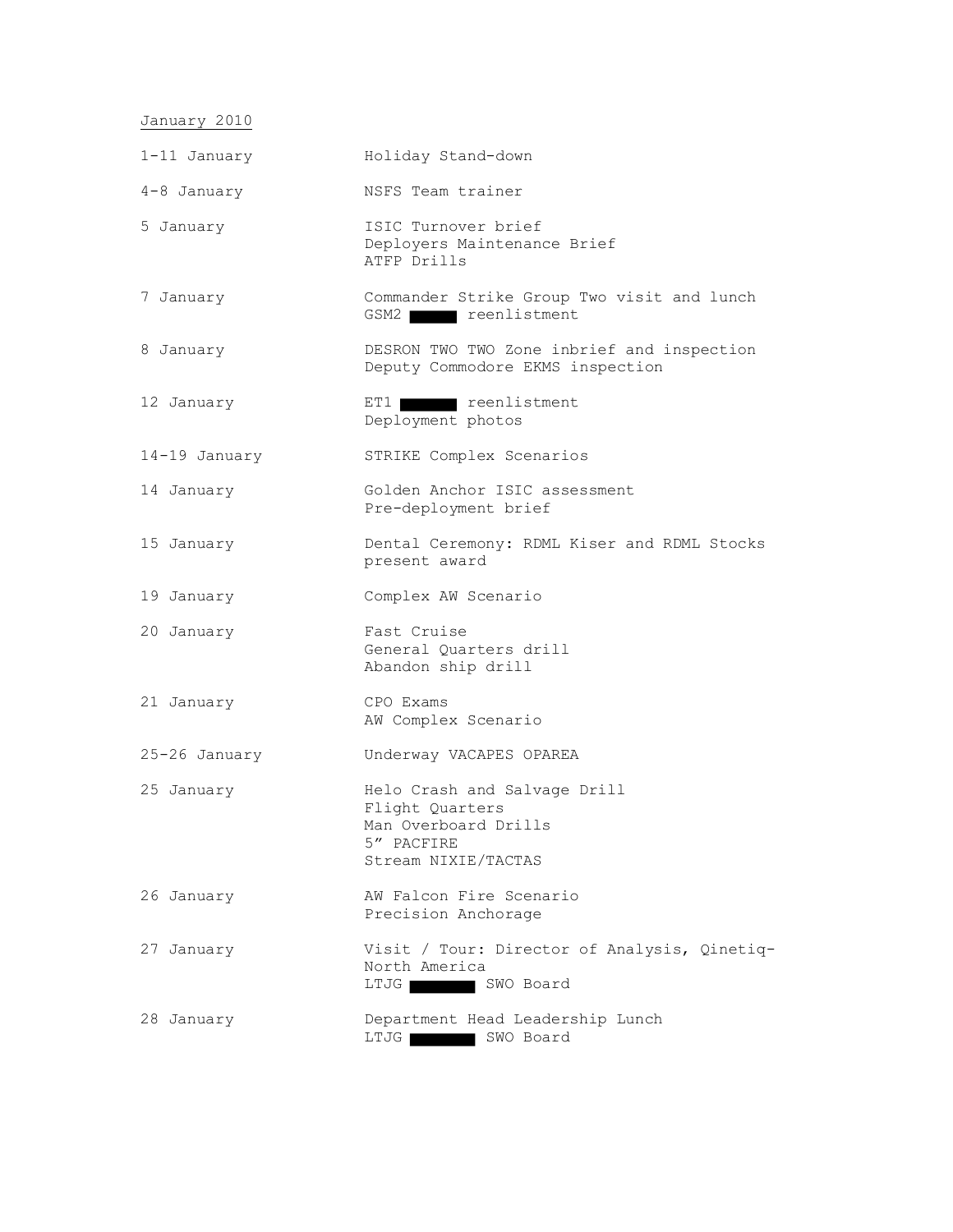As Pre-Overseas Movement (POM) leave came to an end, COLE continued her preparations for deployment. The STRIKE team and NSFS teams held special training weeks, COLE ran a FAST cruise and went underway for two days to maintain proficiency and finalize watchbills. COLE's Medical Team was recognized for maintaining 100% dental readiness, and LTJG and LTJG earned their Surface Warfare Officer (SWO) pins. COLE's crew and their families attended pre-deployment briefs and enjoyed some special days off before leaving their family and friends for a seven month deployment.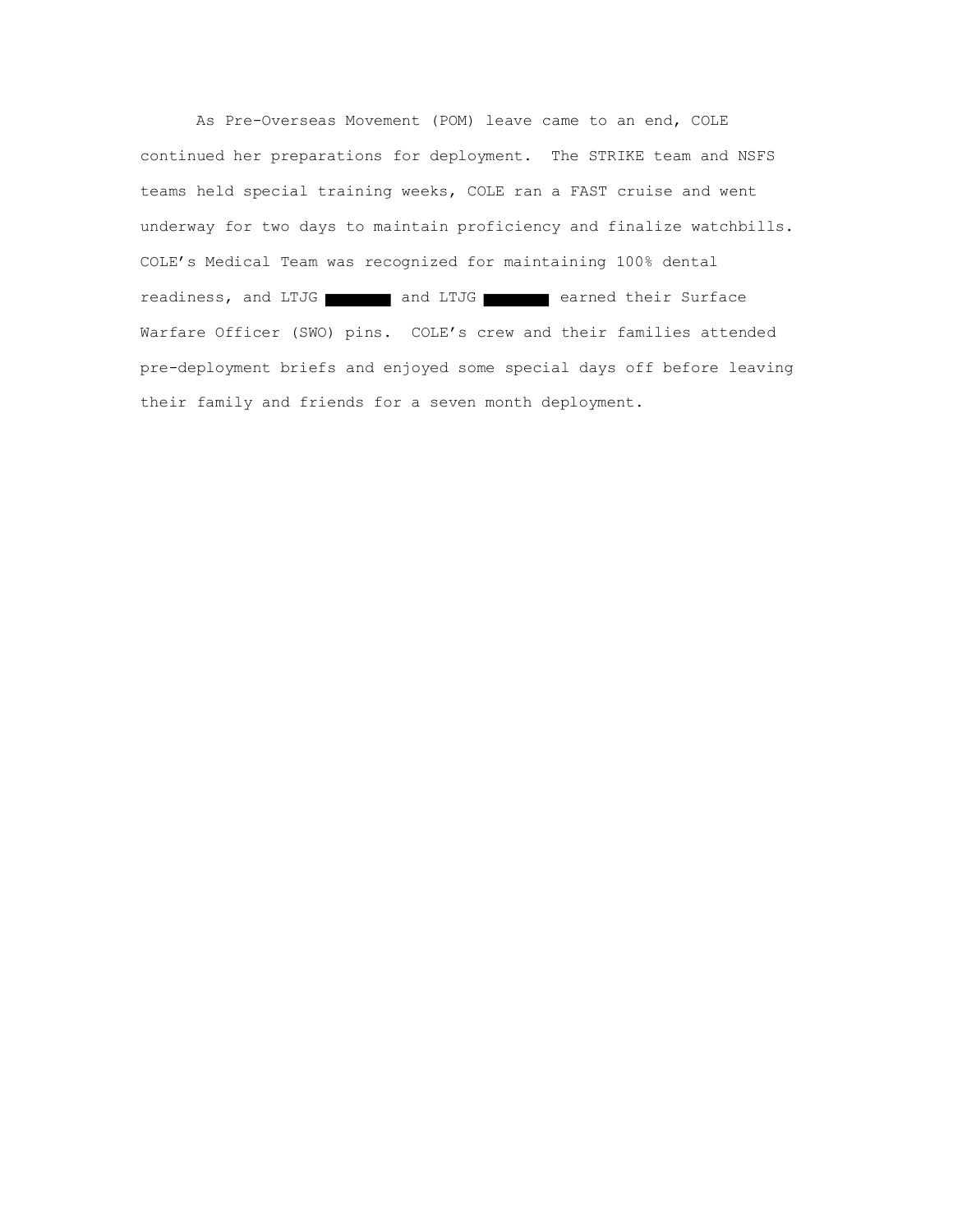February 2010

| 2 February     | Joel Osteen visit                                                                                          |
|----------------|------------------------------------------------------------------------------------------------------------|
| 3 February     | CO / Family Readiness Group meeting                                                                        |
| 5 February     | COLE deployment delayed due to snow                                                                        |
| 8 February     | COLE gets underway for deployment<br>Man overboard drills<br>General Quarters drills                       |
| 8-18 February  | TRANSLANT                                                                                                  |
| 10 February    | CS3 reenlistment                                                                                           |
| 11 February    | Officer and Chief Petty Officer counter-piracy<br>and detainee training<br>Chaplain briefing               |
| 12 February    | Flying squad drill<br>February birthday lunch                                                              |
| 13 February    | Pizza night (officers)                                                                                     |
| 15-17 February | Stream TACTAS / Nixie                                                                                      |
| 15 February    | Swim Call                                                                                                  |
| 17 February    | HT3<br>reenlistment<br>Integrated Training Team Scenarios                                                  |
| 18-19 February | Inport Las Palmas, Canary Islands                                                                          |
| 20 February    | Strait of Gibraltar transit                                                                                |
| 21-22 February | TRANSMED                                                                                                   |
| 23-26 February | Inport Naples, Italy                                                                                       |
| 23 February    | MWR Wine Tasting Tour                                                                                      |
| 24 February    | MWR Pompeii / Almalfi Coast tour                                                                           |
| 25 February    | VADM Harris and RADM Cordy breakfast visit<br>MWR Rome tour<br>Ship visit with NCIS and Carabinieri agents |
| 26 February    | Burial at Sea                                                                                              |
| 27 February    | VBSS Drills and Detainee Ops Training<br>Piracy Scenario Walkthrough                                       |
| 28 February    | Moor Souda Bay, Greece                                                                                     |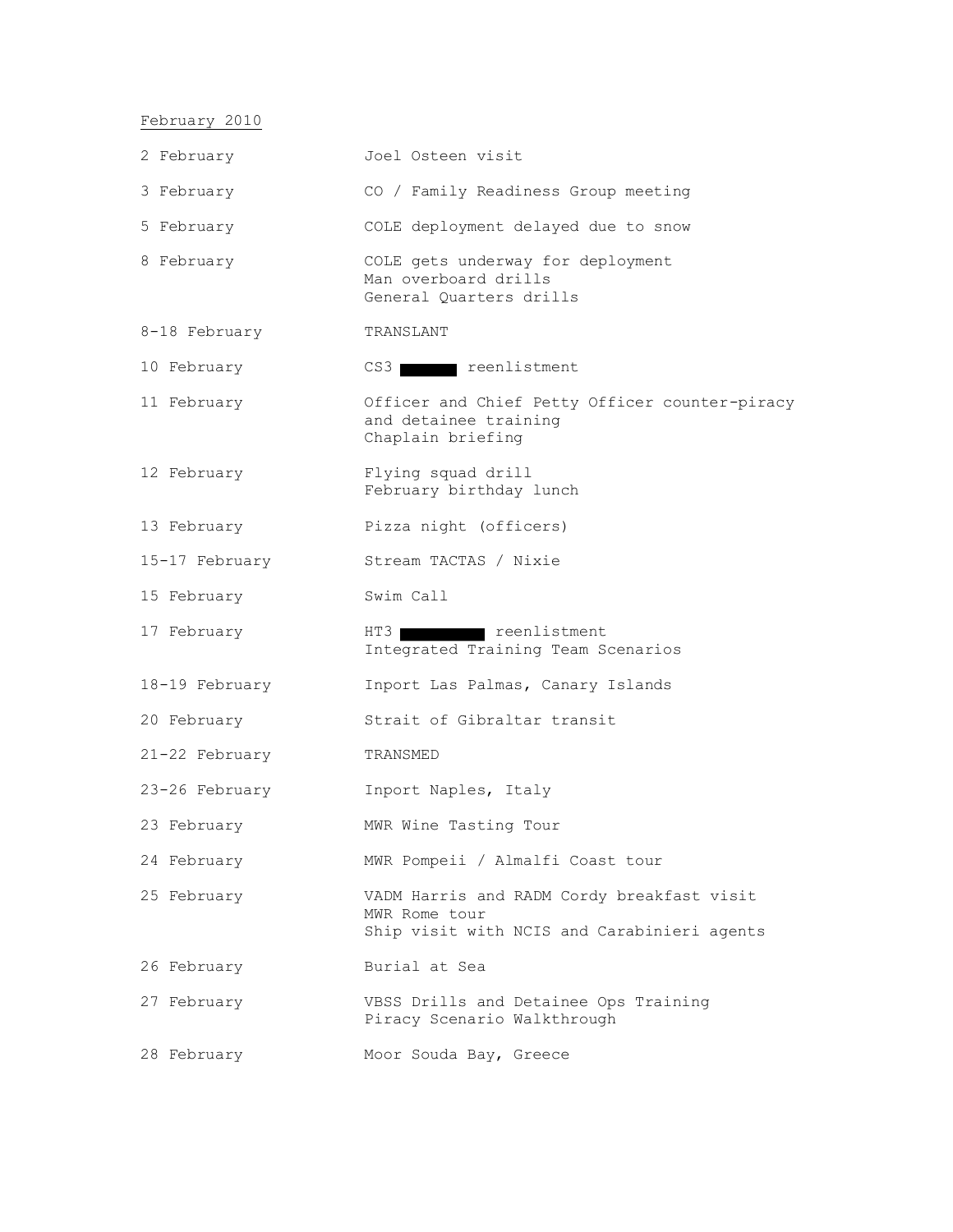After being delayed more than once, COLE finally left for her 2010 deployment. The television minister Joel Osteen kindly came aboard to pray with the crew and wish them a safe voyage. COLE's TRANSLANT was a busy one, as her crew ran countless General Quarters, Man overboard, Strike Warfare, Surface Warfare, Anti-Air warfare, and Damage Control drills. Her Officers and Chiefs received training on counter-piracy, which was COLE's main mission for deployment. The increasingly warmer weather enabled the Fitness Enhancement Program (FEP) to get off the ground, and NCPace courses also started. The crew had some fun with a swim call and pizza night hosted by the Wardroom. After fueling up in Las Palmas, COLE made her way to Naples, Itlay where the crew enjoyed sightseeing and a short break. On the way to Souda Bay, Greece, the Visit, Board, Search, and Seizure (VBSS) began to ramp up their training in preparation for operations off the Somali Coast.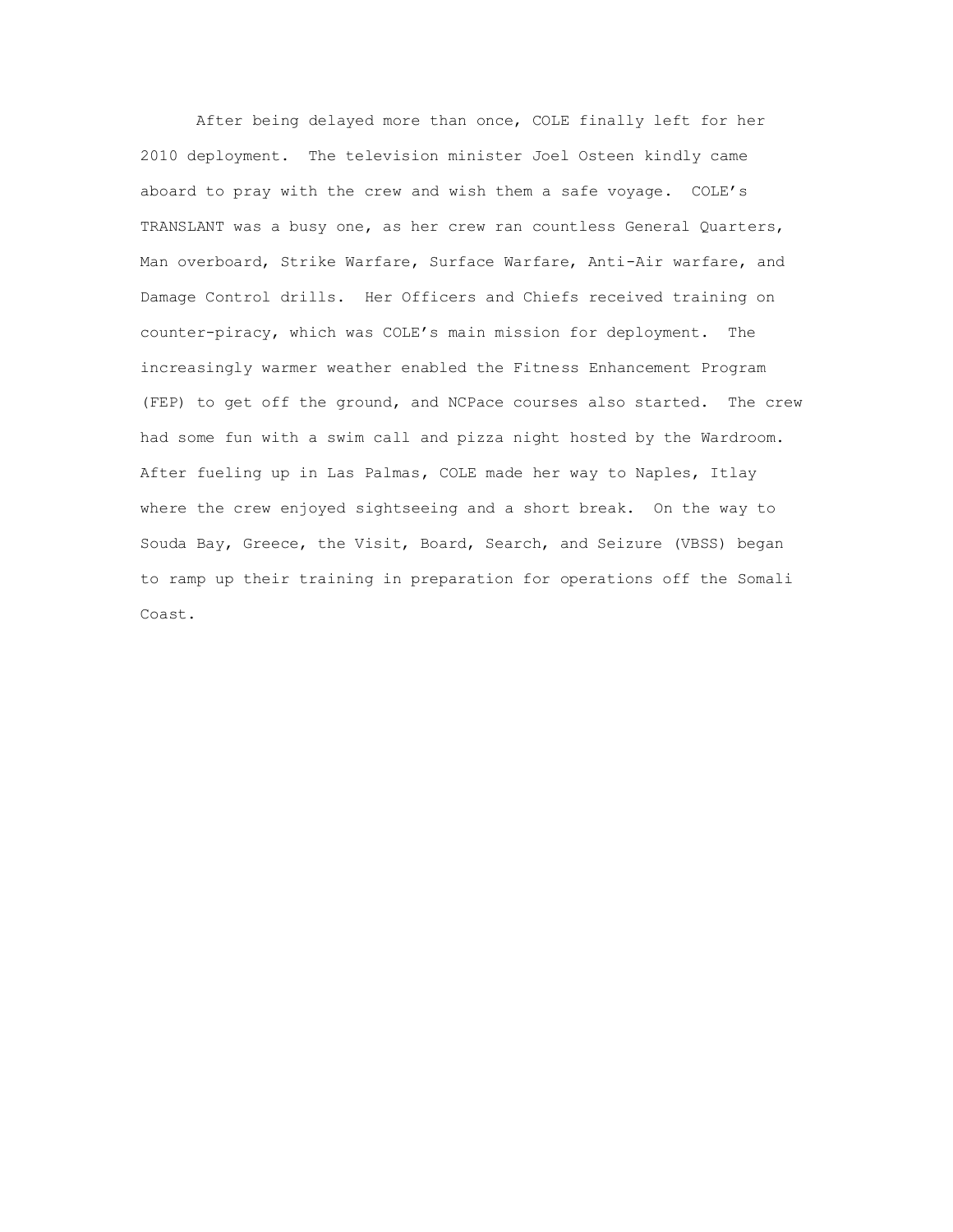# March 2010

|             | 28 February - 05 March Inport Souda Bay, Greece                                    |
|-------------|------------------------------------------------------------------------------------|
| $1-3$ March | VBSS Team training                                                                 |
| 2 March     | CTG 432.01 Staff embark                                                            |
| 3 March     | LTJG 00D / SWO Board<br>Wardroom dinner in Chania                                  |
| 4 March     | E6 Exam<br>St. Patrick's Day party on the pier                                     |
| 6 March     | Smallpox vaccinations<br>SNMG-2 Commanding Officer Briefing<br>Burial at Sea       |
| 7 March     | Underway replenishment with FGS Spessart<br>Set COND II AS                         |
| 8 March     | Suez Canal Transit                                                                 |
| 10 March    | Boat transfer of NATO passengers<br>VBSS Drills with SNMG-2<br>Photo-ex            |
| 11 March    | E-5 Exams<br>Replenishment at Sea with USNS Robert E. Peary<br>Small boat transfer |
| 12 March    | Bab Al Mandeb (BAM) Transit                                                        |
| 14 March    | Dhow boarding                                                                      |
| 16 March    | Small arms shoot                                                                   |
| 17 March    | UNREP with USNS Robert E. Peary                                                    |
| 18 March    | E-4 Advancement Exam                                                               |
| 19 March    | March birthday lunch                                                               |
| 21 March    | Steel Beach picnic<br>Dhow boarding                                                |
| 22 March    | Stream TACTAS                                                                      |
| 24 March    | UNREP with USNS Patuxent<br>Women's History Month celebration                      |
| 26-28 March | Inport Djibouti                                                                    |
| 26 March    | CNO Visit<br>US Embassy / AU Tour                                                  |
| 28 March    | Steel Beach picnic                                                                 |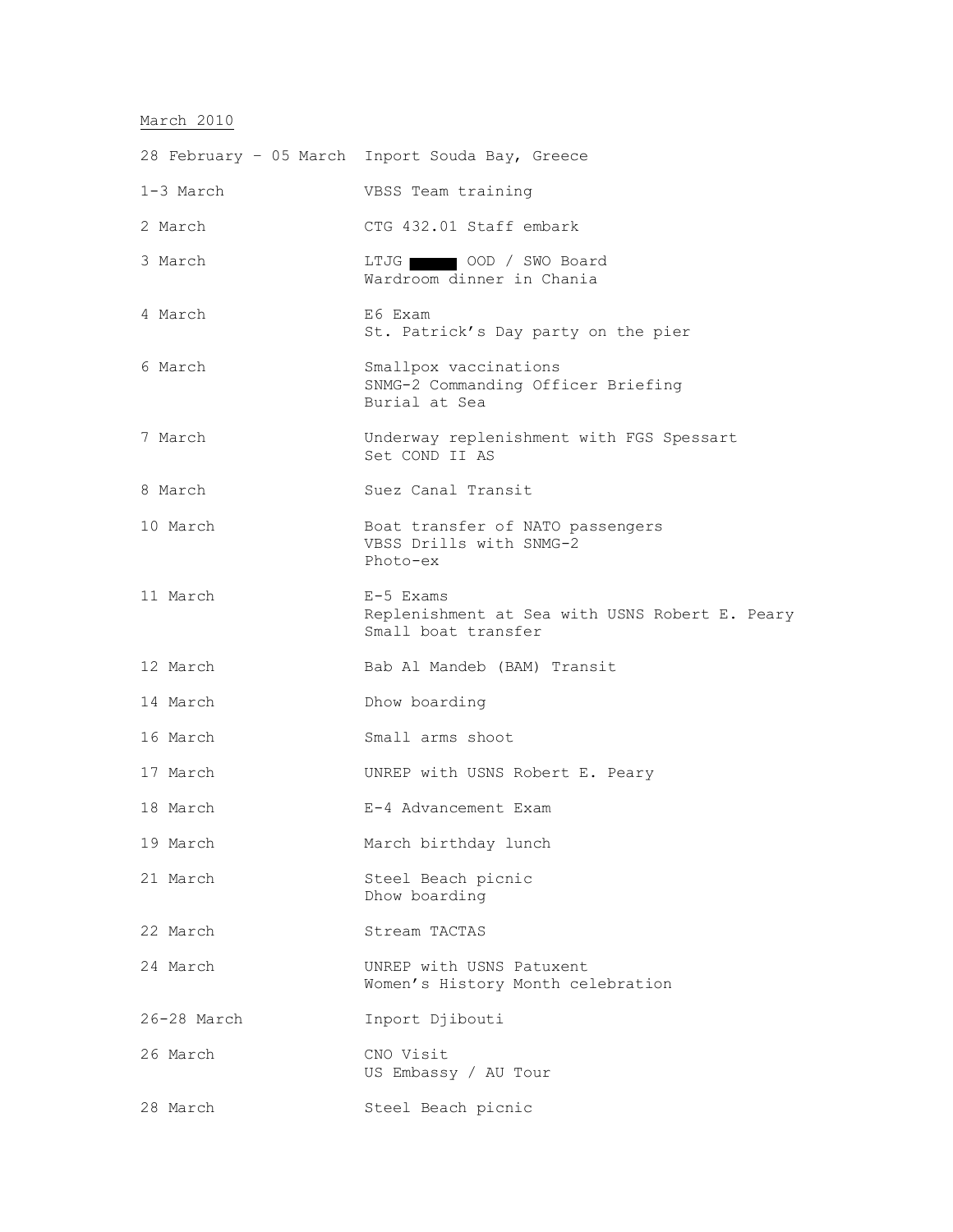| 29 March | Pax transfer to HMS CHATHAM |
|----------|-----------------------------|
|          | UNREP with USNS Patuxent    |
| 31 March | CIWS and 5" PACFIRE         |
|          | Stream TACTAS               |

March began on the beautiful Greek island of Crete in the port of Souda Bay. Unfortunately, COLE could only enjoy this paradise after working hours, since she had much work to prepare for her impending chop into Fifth Fleet. While inport, COLE met up with Standing NATO Maritime Group 2 (SNMG-2), to which she would be assigned for counterpiracy operations, and the VBSS team trained with them on a practice ship in the bay. The Wardroom enjoyed an evening out in the town of Chania where they said farewell to LTJG . COLE celebrated St. Patrick's Day early with a party on the pier, for which the Culinary Specialists (CS) made an Irish feast and a beautiful cake, and the Chief's Mess provided green beer.

As they began the transit south toward the Suez Canal and Bab al Mandeb, COLE met some excitement when her Sonar Team found a submarine in the Mediterranean. The team immediately exercised their pre-planned responses and set Condition II AS, and determined the submarine to be a friendly Greek ally. COLE then met up with the HMS CHATHAM, Greek ship LIMNOS, and Turkish ship GELIBOLU, also assigned to SNMG-2. Together they practiced DIVTACs, organized a photo session, and conducted many VBSS drills. COLE entered her area of operations in mid-March, and exercised her training the very next day when the VBSS team boarded the first of many suspicious dhows. COLE would collect evidence to be used to locate and deter piracy in the Internationally Recognized Transit Corridor (IRTC).

COLE took advantage of the summer weather to prepare for the Chief of Naval Operations's visit at the end of the month, spending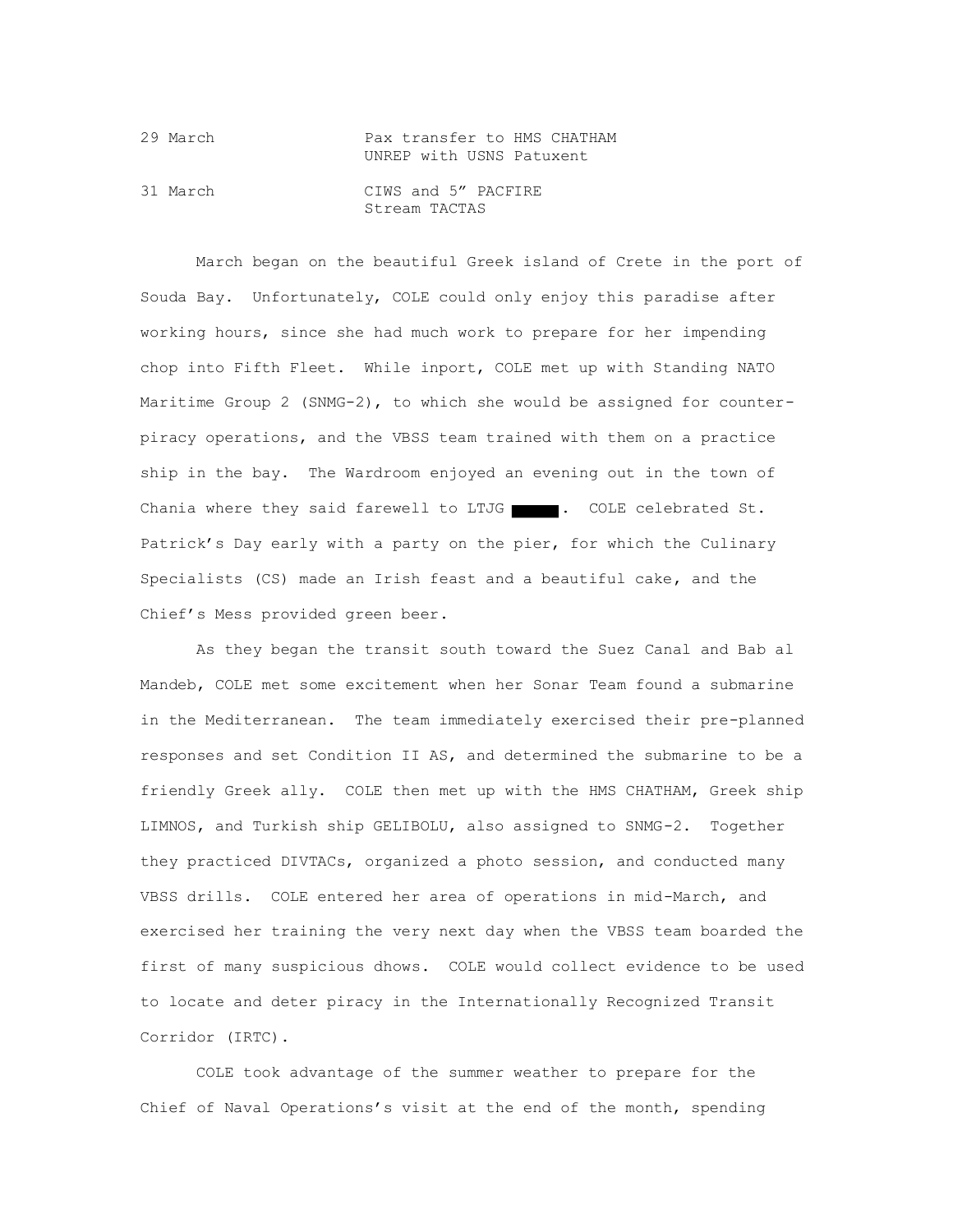hours topside preserving and painting the ship. The weather also provided the opportunity to start COLE's Command PT program, with sessions 4 times per week. Her crew continued to train tirelessly, focusing on Damage Control drills and training, ESWS Universtiy, and Junior Officer SWO training.

COLE pulled into Djibouti for a short break toward the end of the month, during which time the CNO visited, toured the ship, and spoke to the crew. COLE took this opportunity to organize a passenger transfer with the HMS CHATHAM for a few days, and to enjoy beer on the pier for a few nights before heading out to the IRTC to patrol.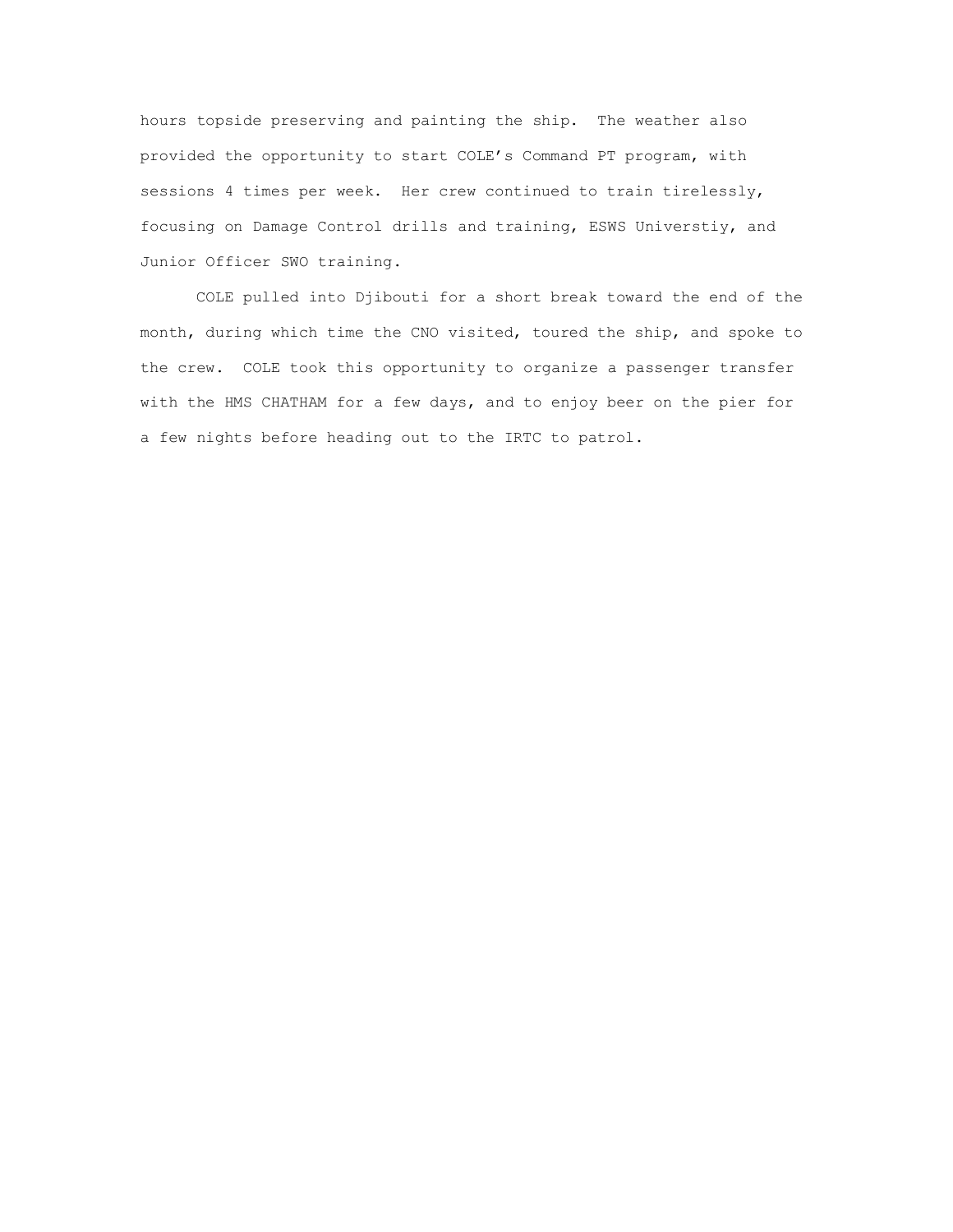April 2010

| 1 April  | OOD Board<br>ENS 1<br>Flight Quarters                                                  |
|----------|----------------------------------------------------------------------------------------|
| 2 April  | DC Olympics                                                                            |
| 4 April  | UNREP with USNS Patuxent<br>Steel Beach picnic                                         |
| 5 April  | Flight Quarters                                                                        |
| 6 April  | M16 Gun shoot<br>Piracy Intelligence Briefing<br>Dhow boarding                         |
| 8 April  | Coxswain training: nighttime small boat attack                                         |
| 9 April  | UNREP with USNS Patuxent                                                               |
| 10 April | Burial at Sea<br>Spades tournament                                                     |
| 11 April | Steel Beach picnic<br>Officer dinner on foc'sle                                        |
| 12 April | CDRE Chick visit via HMS CHATHAM RHIB<br>UNREP with Saudi tanker YUNBOU<br>Swim call   |
| 13 April | Crew served weapons live fire exercise<br>Dhow boarding                                |
| 14 April | UNREP with USNS Patuxent<br>Ensign / Midshipmen passenger swap                         |
| 15 April | JO Shiphandling training<br>Dhow boarding<br>Coxwain training: night small boat attack |
| 16 April | Skiff boarding: refugees<br>Flight ops with LIMNOS AB212 "ORION"                       |
| 17 April | STG2 reenlistment<br>UNREP with USNS Rappahanock                                       |
| 19 April | Drag race with USS CARNEY<br>Boarded dhow                                              |
| 21 April | Flight Quarters                                                                        |
| 22 April | UNREP with USNS Rappahanock                                                            |
| 23 April | Condition II drill build up to TSSE<br>Somali Basin tasking                            |
| 24 April | Shoebox auction / karaoke night                                                        |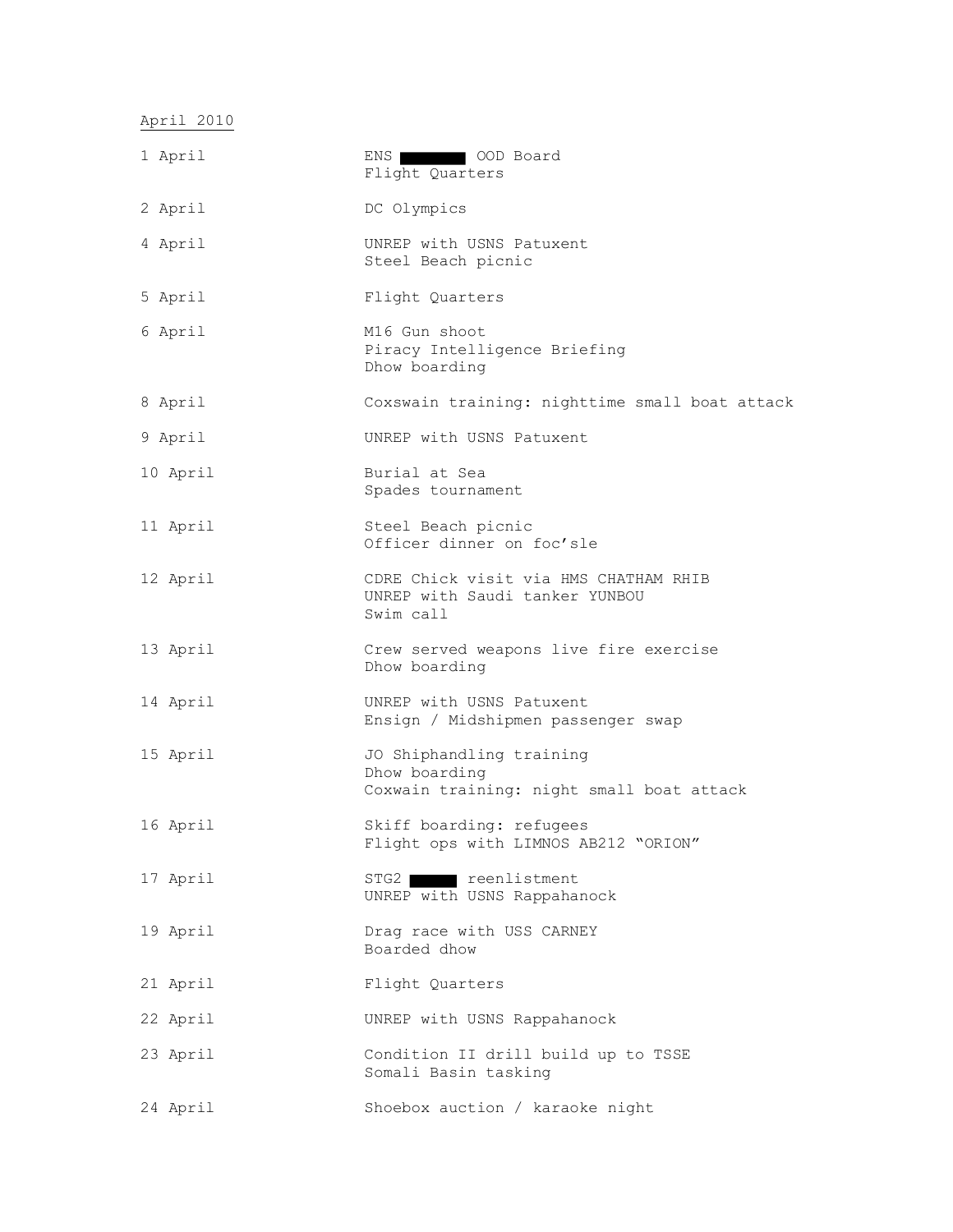| 25 April      | Skiff boarding<br>Officer dinner on foc'sle                    |
|---------------|----------------------------------------------------------------|
| $27-29$ April | Inport Port Victoria, Seychelles Islands                       |
| 30 April      | Condition III drill build up to TSSE<br>Dhow boarding (PAG 41) |

As COLE transitioned into her third month of deployment, her counter-piracy mission became much more intense! She boarded 7 dhows and skiffs, took information from various merchants regarding suspicious activity, and used her presence in the IRTC to deter piracy daily. One small skiff COLE helped was carrying 46 refugees, mostly women and children, on the three-day voyage from Somalia to Yemen. COLE provided them with enough food and water to last the rest of the journey, including treats that the children loved.

COLE also continued with her various training programs, focusing on Main Space fire drills, small boat attack avoidance, and flight quarters training with LONE WOLF 46. Perhaps her most exciting evening came when COLE found a skiff that had escaped when the HMS CHATHAM apprehended their mothership dhow. COLE took the four pirates aboard, transferred them to the CHATHAM, and blew up their skiff. A few days later, COLE found Pirate Action Group 41, and ensured they would not harass anyone any time soon by confiscating their pirate paraphernalia and sending them back to Somalia.

COLE had some fun during this hectic, work-filled month, too. The Captain authorized one beer per day to be put in the vending machines, which was thoroughly enjoyed by many COLE Sailors! The Wardroom enjoyed a couple of nice dinners on the foc'sle watching beautiful sunsets, and a shoe box auction toward the end of the month brought in \$7500 for COLE's Family Readiness Group. When COLE happened upon the USS CARNEY, she challenged her to a drag race, which she of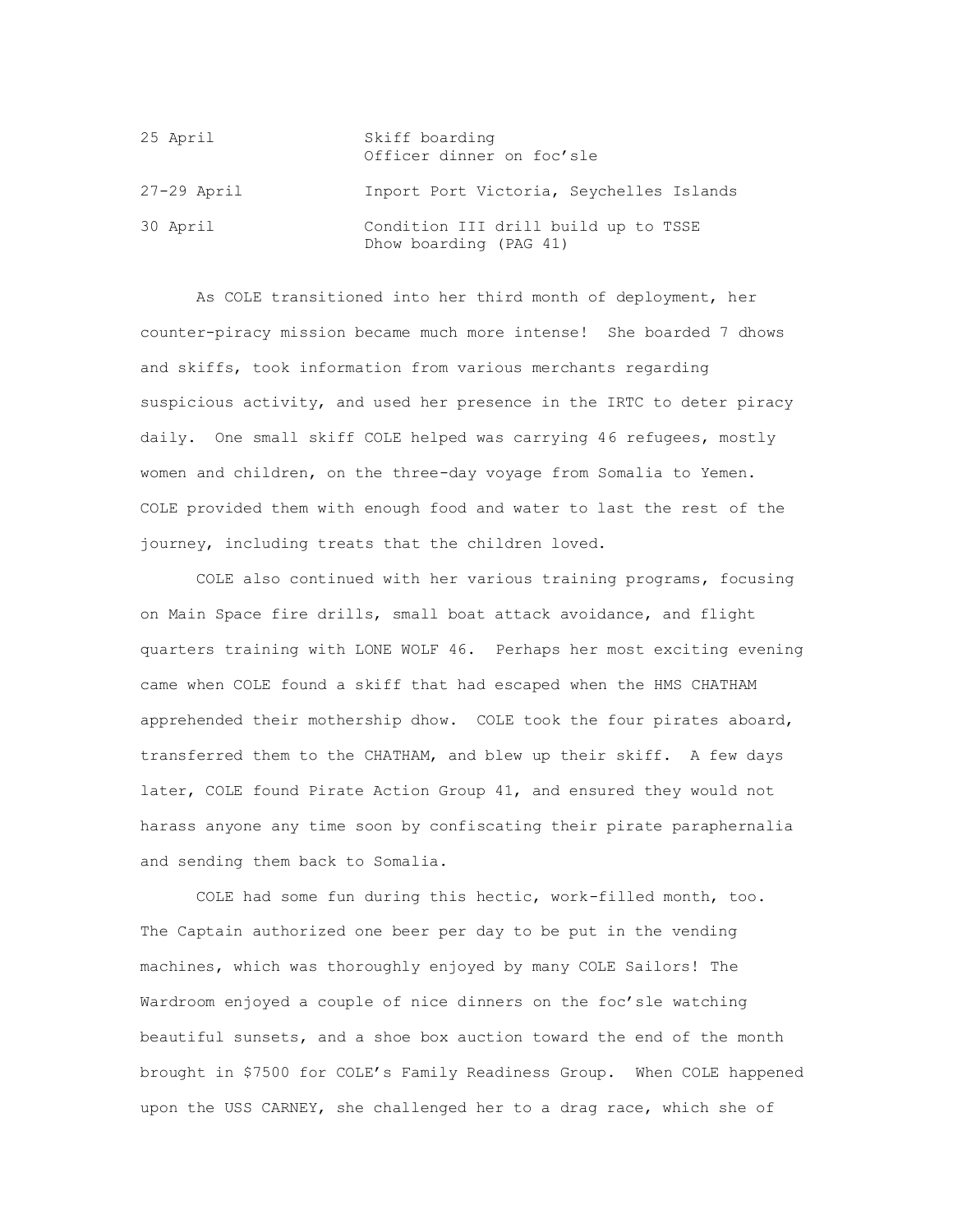course won. The highlight of the month was a brief stop in the tropical Seychelles Islands, where the crew enjoyed swimming, dancing, and some much deserved relaxation on the beach!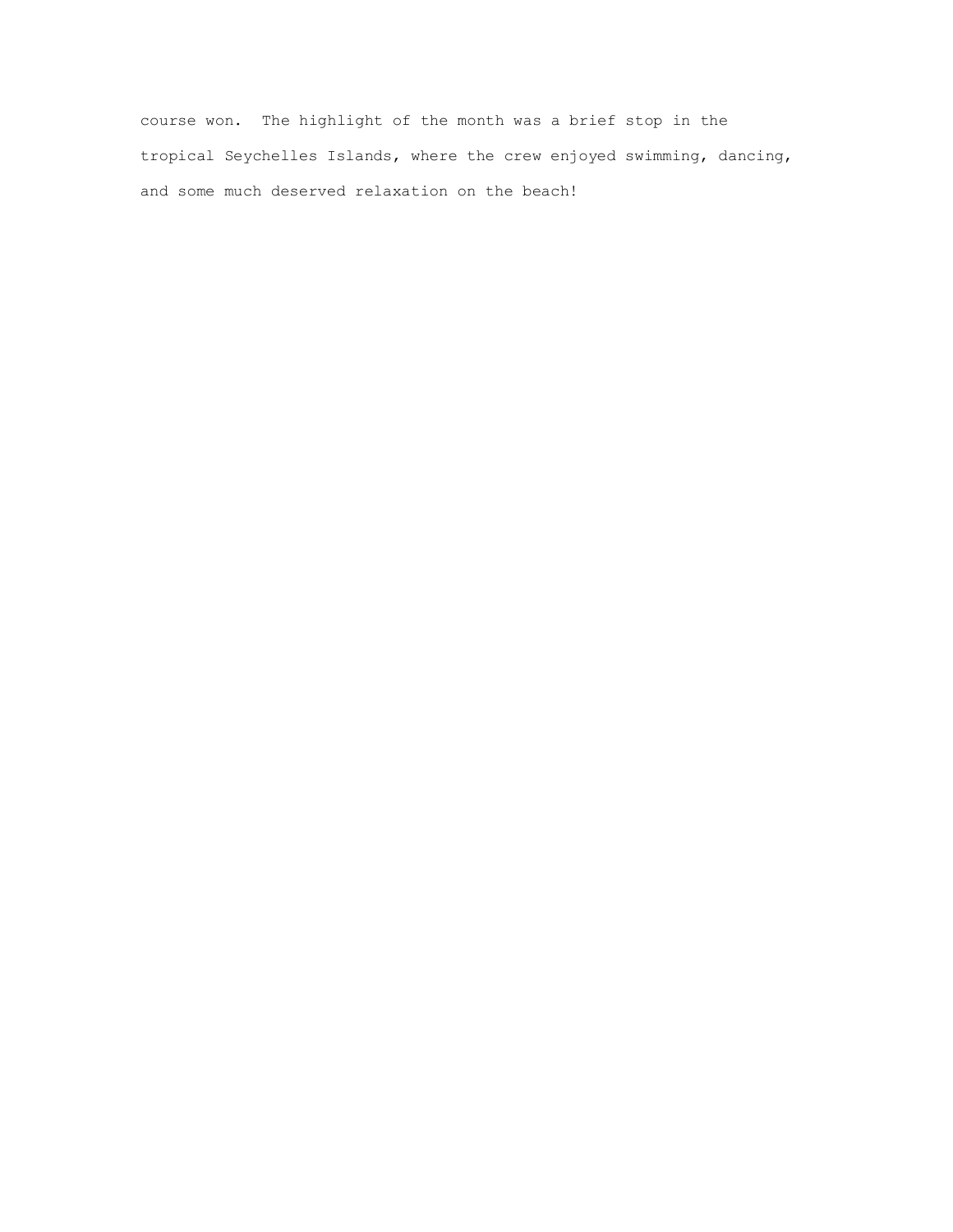| May 2010    |                                                                                 |
|-------------|---------------------------------------------------------------------------------|
| $3-8$ May   | Inport Port Victoria, Seychelles Islands                                        |
| 5 May       | Community relations project: Seychelles<br>retirement home                      |
| 6 May       | Officer's beach picnic / Hail and Farewell                                      |
| 8 May       | Tour swap with INS TRISHUL                                                      |
| $9-13$ May  | Escorted motor vessels EMDEN 1 and HIBISCUS                                     |
| 13 May      | Turnover escort duty to F-710 LAFEYETTE<br>Captain tour and dinner on LAFEYETTE |
| $15-17$ May | Inport Port Victoria, Seychelles Islands                                        |
| 18 May      | WOG Talent Show                                                                 |
| 20 May      | Crossing the Line Ceremony                                                      |
| 21 May      | UNREP with USNS Patuxent<br>VETREP with USNS Robert E. Peary                    |
| 22 May      | FC3<br>reenlistment<br>Hump Day celebration and Steel Beach picnic              |
| 25 May      | Asian / Pacific Heritage dinner                                                 |
| $26$ May    | Stream TACTAS / NIXIE                                                           |
| 27 May      | UNREP with USNS Robert E. Peary                                                 |

May was a fun and exciting month for COLE as she approached middeployment. She retuned to Port Victoria in the Seychelles Islands for five days of well-deserved rest and relaxation. While there, some Sailors participated in a Community Relations project at a local retirement home. The Wardroom hosted a Hail and Farewell on the beach for the outgoing and incoming Navigators, and did a small tour-swap with officers of the Indian Ship INS TRISHUL. COLE left for a few days to escort merchants through the dangerous area, and while turning them over to the French ship LAFEYETTE, the Captain and some of his officers enjoyed a wonderful tour and dinner aboard. COLE returned to Port Victoria for two short days, during which the Chief's Mess and Wardroom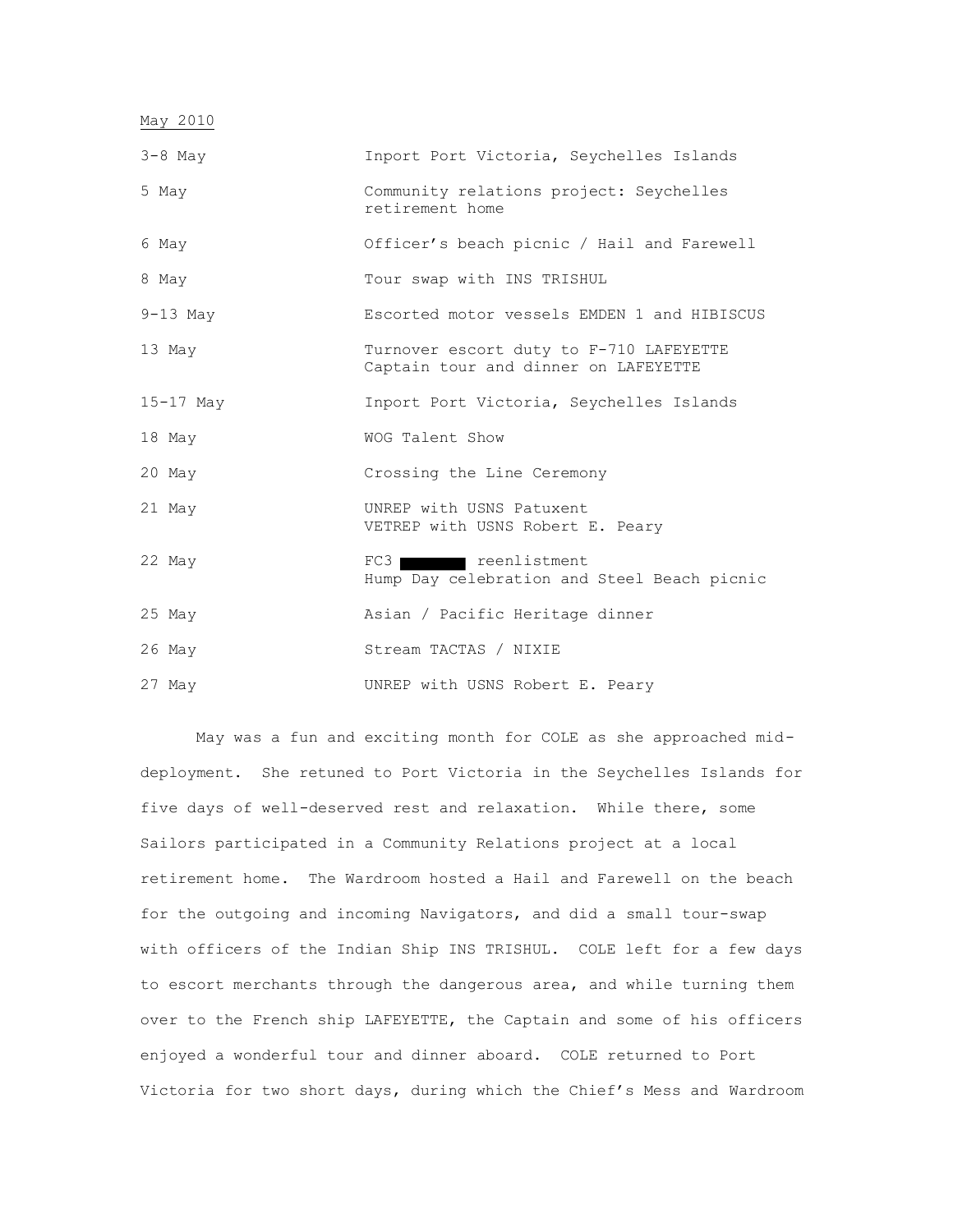held a picnic on the beach together, before getting back to her counter-piracy mission.

As COLE left Port Victoria for the last time, her Wogs prepared for the Crossing the Line ceremony by performing a talent show for the Shellbacks. King Neptune declared all slimy Wog participants worthy of the title of Shellback at the end of the ceremony, just in time for COLE to celebrate "Hump Day"—the midpoint of deployment. The CS's made a beautiful cake depicting COLE's travels around the world, and MWR hosted games, contests, and a Steel Beach picnic.

May was not all fun and games, though. The COLE Initiative began, in which Sailors volunteered to teach other Sailors on the topics of Spanish and computer lab training. COLE's junior officers spent much time practicing their ship handling in hopes of earning their Officer of the Deck letters, Sailors continued to work toward their ESWS pins, and warfare area and damage control drills continued. Although it was extremely hot, COLE continued her Command PT program and worked tirelessly at topside preservation to fight the elements and keep the ship in top condition.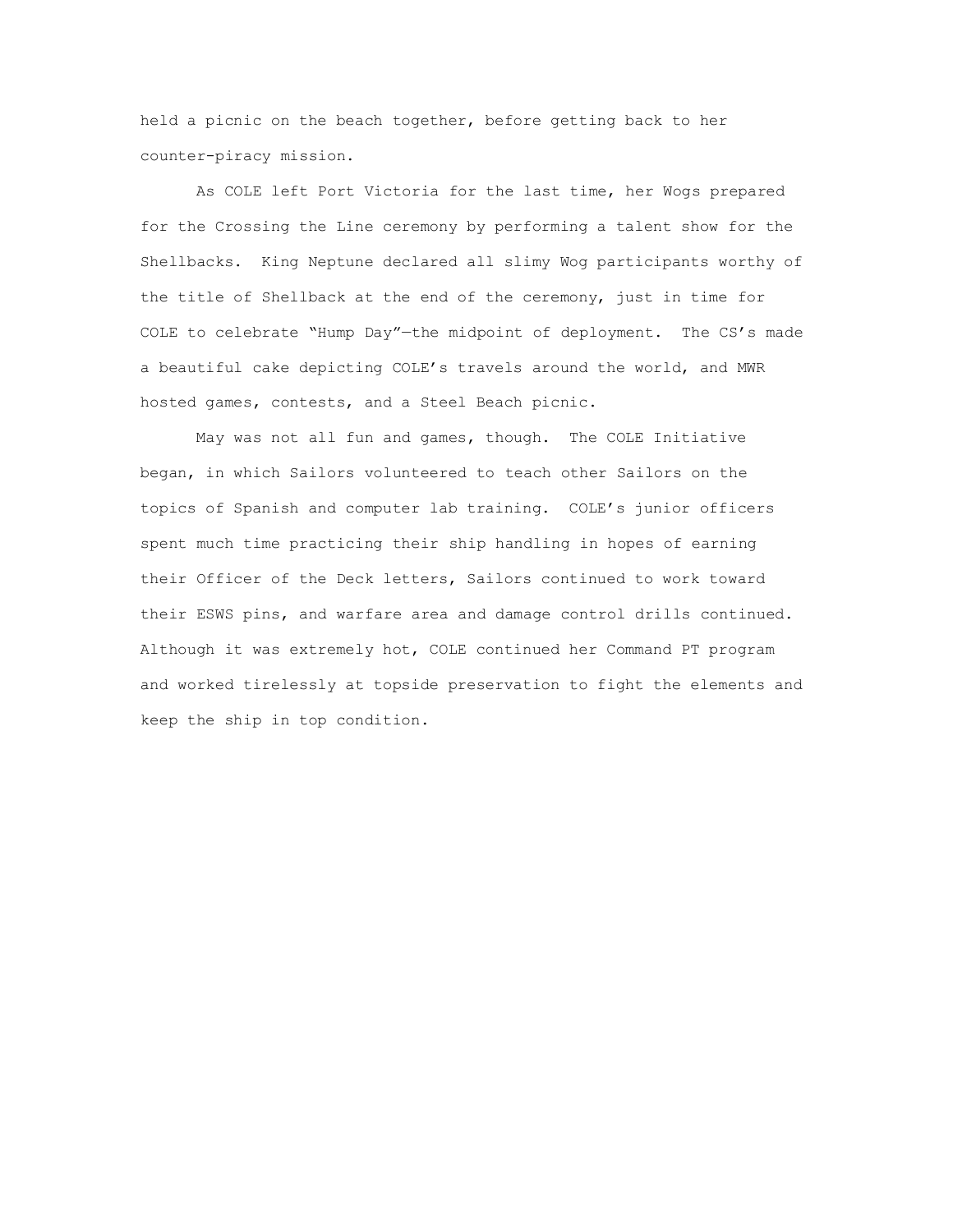June 2010

| 1 June      | LTJG CDO Board                                                                                                                   |
|-------------|----------------------------------------------------------------------------------------------------------------------------------|
| 2 June      | Motor vessel Dubai pirated                                                                                                       |
| 3 June      | LTJG SWO Board                                                                                                                   |
| 4 June      | UNREP with USNS Patuxent<br>FC2 reenlistment<br>GSEC reenlistment                                                                |
| 5 June      | FC1 reenlistment<br>Awards ceremony                                                                                              |
| 6 June      | ENS OOD Board                                                                                                                    |
| 7 June      | Strait of Hormuz transit                                                                                                         |
| $9-14$ June | Inport Mina Salman, Bahrain                                                                                                      |
| 10 June     | RDML Davidson (COMCARSTRKGRU EIGHT) Visit<br>VADM Gortney (COMFIFTHFLT) Visit<br>Commodore Wilkenson (COMDESRON TWO EIGHT) Visit |
| 14 June     | ENS COD Board<br>Strait of Hormuz transit                                                                                        |
| 15 June     | UNREP with USNS Supply                                                                                                           |
| 17 June     | Hospital Corpsman Birthday celebration<br>Food Service Attendant Appreciation dinner                                             |
| 19 June     | UNREP with USNS Laramie                                                                                                          |
| 20 June     | Father's Day meal                                                                                                                |
| 21 June     | GM2 reenlistment<br>HMS CHATHAM Cross-pollination transfer<br>5-Inch, CIWS, and SCAT shoot                                       |
| 22 June     | Commander Task Force 508 visit                                                                                                   |
| 24 June     | ENS   OOD Board                                                                                                                  |
| 26 June     | Flight Quarters<br>UNREP with USNS Laramie<br>VERTREP with USNS Robert E. Peary                                                  |
| 29 June     | June birthday meal<br>25mm Gun shoot                                                                                             |
| 30 June     | Flight Quarters<br>LTJG t EOOW Board                                                                                             |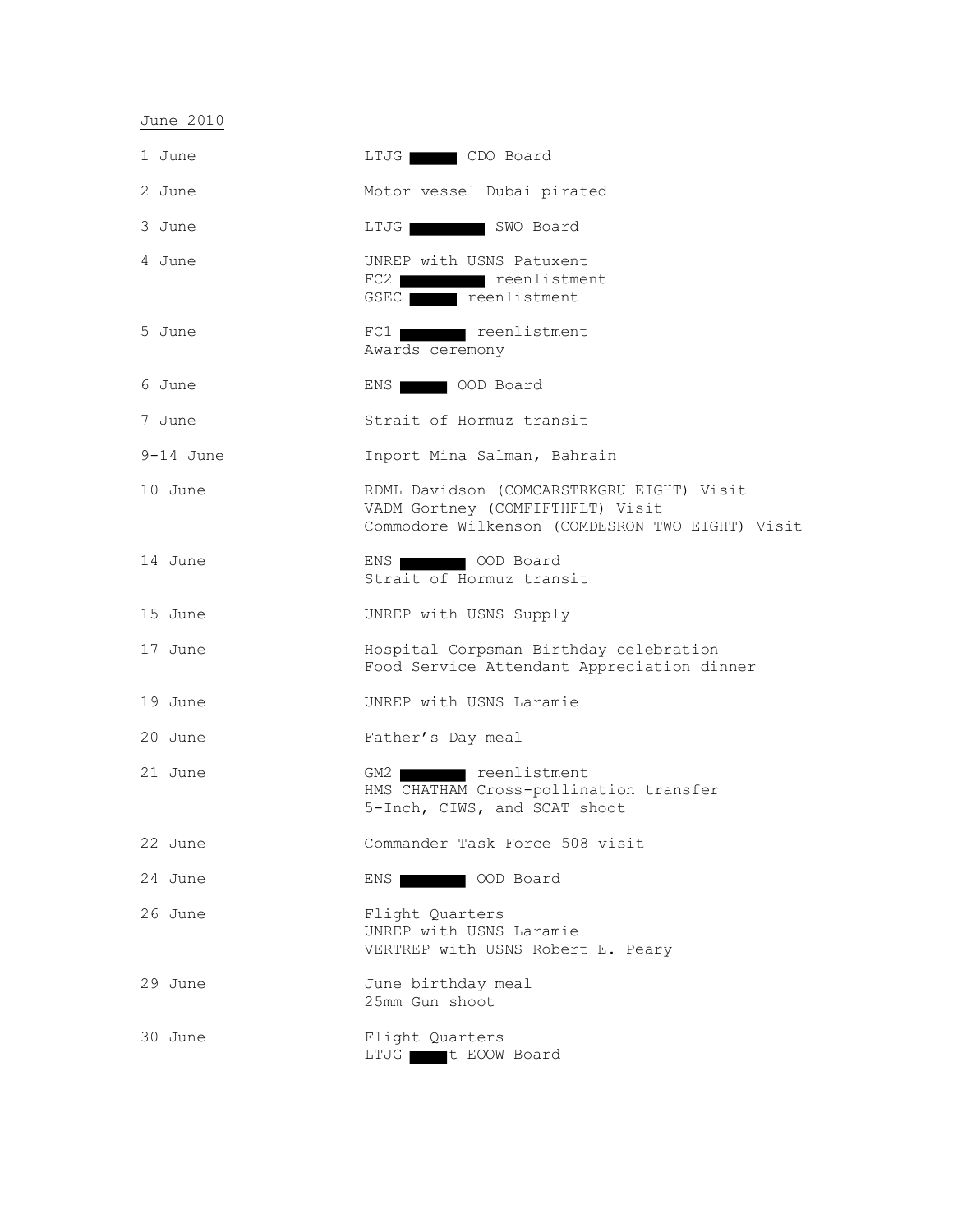June was off to a bang when COLE found the motor vessel DUBAI which, unfortunately, had already been pirated by the time she got there. SNMG-2 worked with the Somali army, who boarded the vessel and apprehended the pirates. Fortunately COLE was standing by to render medical assistance to the resulting gunshot victims on the DUBAI.

COLE Sailors' studying and hard work began to show definite results as more Junior Officers earned their OOD letters and SWO pins, and enlisted Sailors began to earn their ESWS pins en masse. Sailors also earned many additional qualifications such as EOOW, CSOOW, CICWO, SWO Engineering, and damage control watches. Midmonth, the crew enjoyed some liberty in Bahrain while the ship received some minor repairs.

COLE also began early preparations for her upcoming ULTRA-S and INSURV inspections, focusing on "Divisions in the Spotlight" weekly and holding TSSE drills every Friday morning. She continued other daily training such as 3M, lookout training, and damage control. COLE had some fun exchanging some Sailors with the CHATHAM for a few days, during which she showed our British counterparts demonstrations with the 5-inch gun, CIWS, and SCAT teams.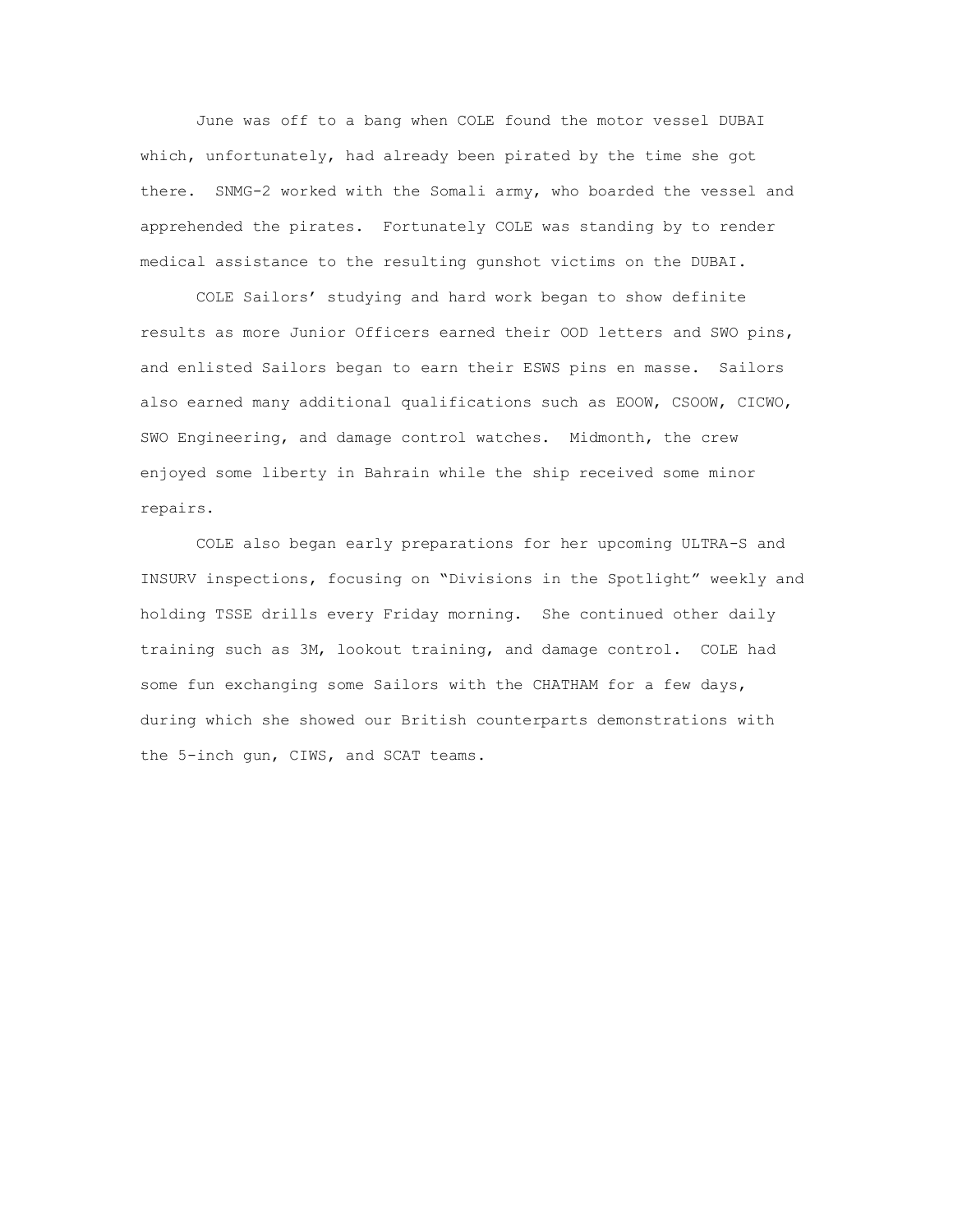July 2010

| 2 July     | UNREP with RAF Bayleaf                                                                            |
|------------|---------------------------------------------------------------------------------------------------|
| $2-5$ July | Holiday routine                                                                                   |
| 4 July     | Steel Beach picnic                                                                                |
| 6 July     | Flight Quarters<br>UNREP with USNS Robert E. Peary and RAF Bayleaf<br>ENS WO Board                |
| 8 July     | Crew photo<br>Wardroom formal dinner<br>ENS   SWO Board                                           |
| 9 July     | Wardroom photo<br>LTJG TAO Board<br>Wardroom movie night                                          |
| 10 July    | DC2 reenlistment<br>Award ceremony<br>ENS   SWO Board                                             |
| 11 July    | LTJG OOD Board<br>ENS   OOD Board                                                                 |
| 12 July    | Small boat transfer: CDR Ehlers (P-CO)<br>UNREP with USNS Big Horn<br>CO / P-CO / XO / CMC Dinner |
| 13 July    | Strait of Hormuz transit                                                                          |
| 13-17 July | Inport Jebel Ali, United Arab Emirates                                                            |
| 14 July    | CPO Mess Hail and Farewell for P-CO and CO                                                        |
| 15 July    | Wardroom Hail and Farewell for P-CO and CO                                                        |
| 16 July    | Change of Command Ceremony and reception                                                          |
| 17 July    | Strait of Hormuz transit                                                                          |
| 20 July    | UNREP with USNS LENTHALL                                                                          |
| 22 July    | July birthday meal                                                                                |
| 26 July    | UNREP with USNS RAPPAHANNOCK                                                                      |
| 29 July    | STG2 reenlistment                                                                                 |
| 31 July    | UNREP with USNS RAPPAHANNOCK                                                                      |

COLE celebrated the Fourth of July with four days of holiday routine. Many Sailors used this break to catch up on their sleep,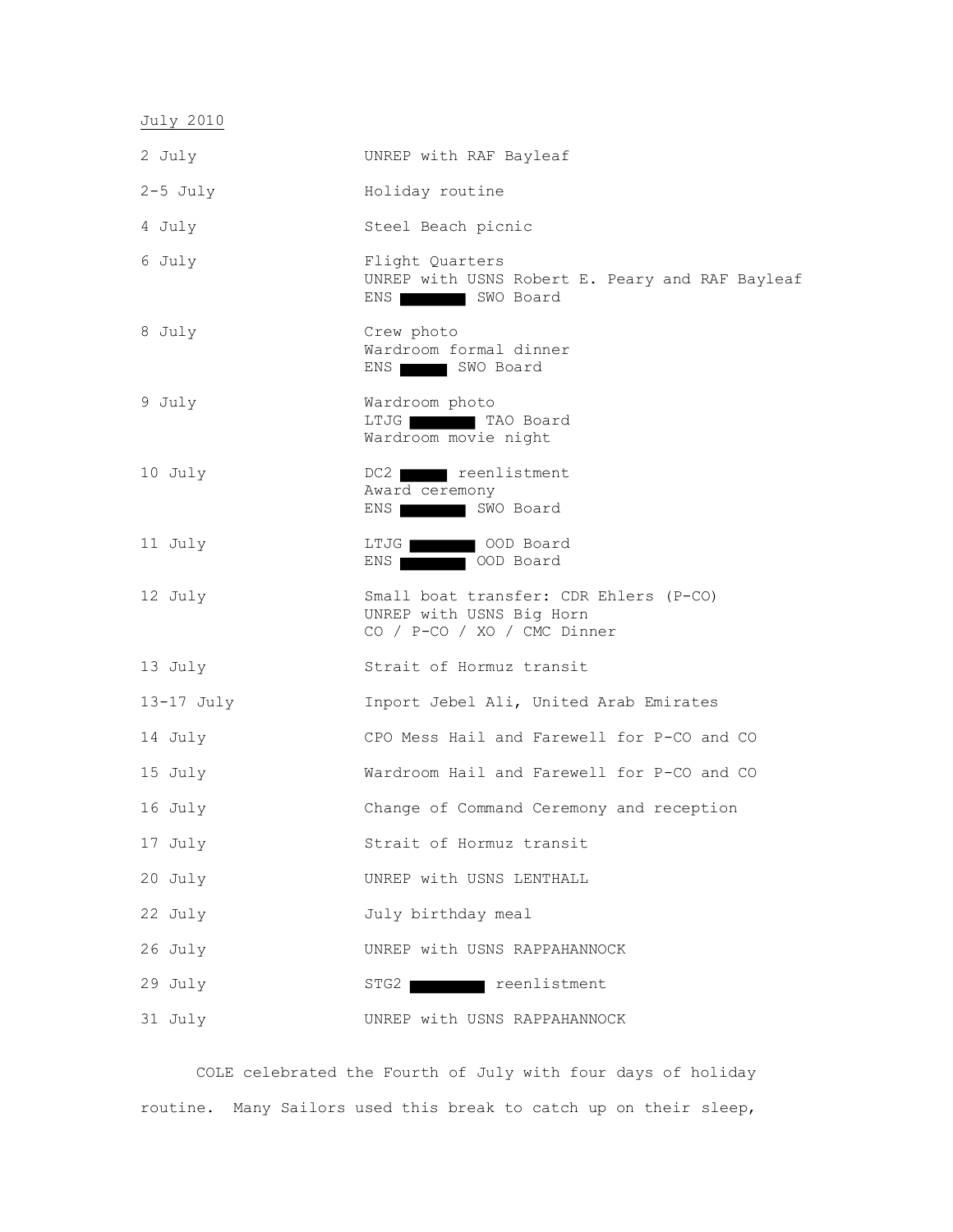study for a final push at qualifications, and prepare for the Changeof-Command ceremony mid-month. COLE's new Captain, CDR Drew Ehlers, arrived via small boat the day before she pulled into Jebel Ali, UAE. The outgoing and incoming Captains had a Hail and Farewell with both the Chiefs Mess and Wardroom before officially turning over July 17.

COLE continued to run drills and training, patrol the IRTC, and prepare for ULTRA-S and INSURV as her counter-piracy neared its end. The ATFP Training Team held numerous 9mm and M-16 requalification shoots to ensure COLE would be able to maintain inport watch standers through the rest of deployment and into the first POM period upon return.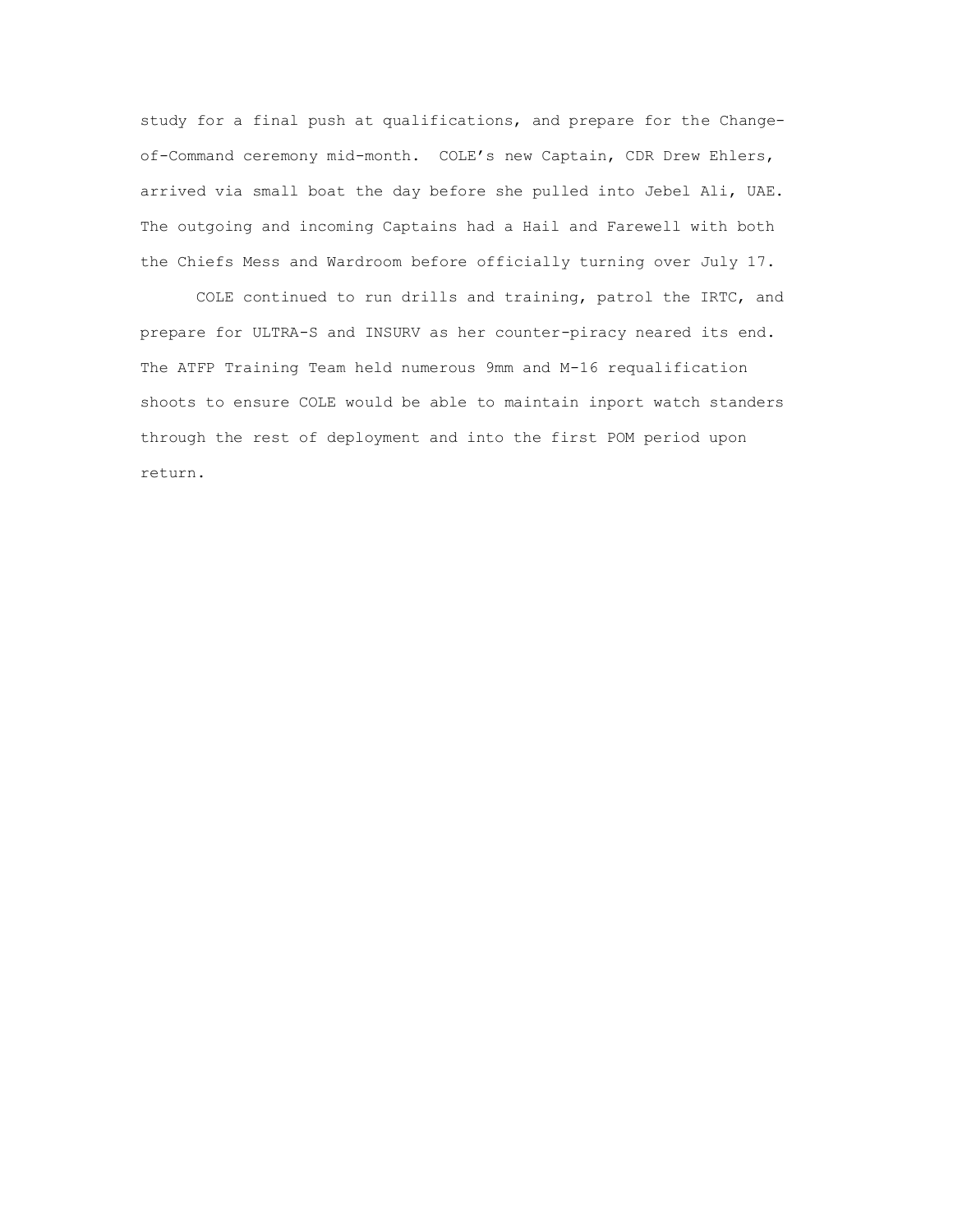August 2010

| 3 August     | Stream TACTAS/NIXIE                                                                                      |
|--------------|----------------------------------------------------------------------------------------------------------|
| 4 August     | Turnover with USS KAUFMANN                                                                               |
| 5 August     | BAM transit<br>UNREP with USNS RAPPAHANNOCK                                                              |
| 7 August     | FC1<br>■ reenlistment<br>FC2 reenlistment<br>reenlistment<br>$ET2$ $\blacksquare$<br>reenlistment<br>ET3 |
| 9 August     | EM1<br>EOOW Board                                                                                        |
| 11 August    | Suez Canal transit                                                                                       |
| 12 August    | Swim call                                                                                                |
| 14-19 August | Inport Augusta Bay, Sicily                                                                               |
| 15 August    | Wardroom Hail and Farewell                                                                               |
| 22 August    | Straits of Gibraltar transit                                                                             |
| 23 August    | CS2<br>■ reenlistment<br>YN2<br>reenlistment<br>OOD Board<br>ENS                                         |
| 24 August    | GM2<br>reenlistment<br>August birthday meal<br>SWO Board<br>LTJG <b>INTERNATIONAL</b>                    |
| 25 August    | Inport Ponta Delgada, Portugal                                                                           |
| 28 August    | LTJG<br>SWO Board                                                                                        |
| 30 August    | ENS<br>OOD Board                                                                                         |
| 31 August    | Second Fleet recall                                                                                      |

COLE finally turned over with the USS KAUFFMAN at the beginning of August. Deployment was still not over, though, until she was safely moored in Norfolk. After transiting through the Suez Canal and into Sixth Fleet, she participated in OPERATION SCIMITAR SEAGULL, identifying suspicious vessels in the Mediterranean and Red Seas. Midmonth, COLE enjoyed liberty in the beautiful port of Augusta Bay, Sicily. The Wardroom held a Hail and Farewell in Catania for her new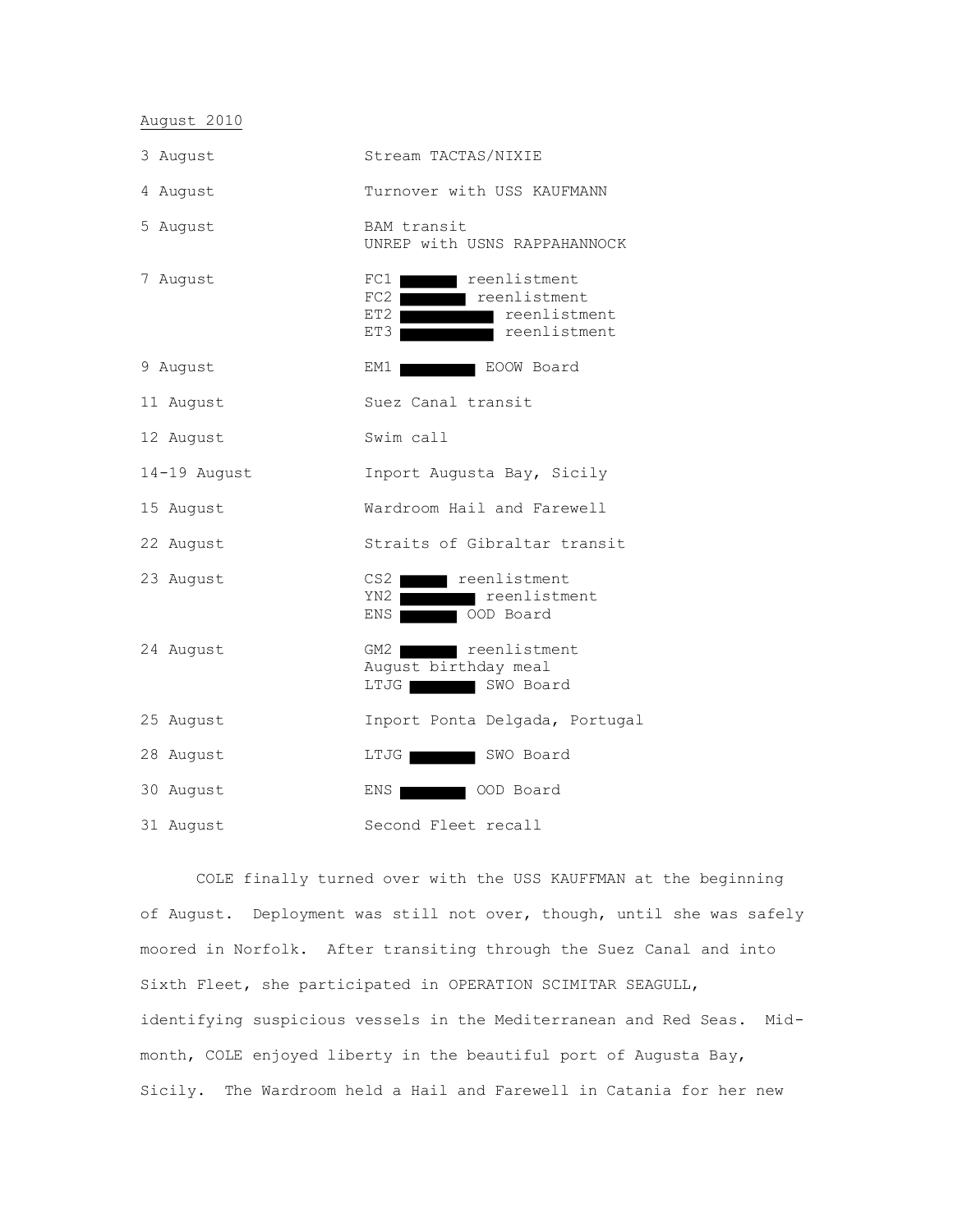Ensigns and for LT , LTJG , and LTJG , who would be leaving after deployment.

Sailors' studying and training continued to yield results as more ESWS pins, SWO pins, and OOD letters were earned. And the end of counter-piracy certainly did not mean the end of drills—COLE used her extra time to push even harder with ULTRA-S and INSURV preparations. Weather once again foiled COLE's TRANSLANT plans as Hurricanes Danielle and Earl threatened to delay her return. Instead, after stopping briefly for fuel in Ponta Delgada, COLE raced the hurricane back to the United States, where family and friends were waiting at Naval Weapons Station in Earle, NJ to board COLE on a Tiger Cruise and ride her back to Norfolk. Unfortunately, COLE had to turn around at the pier in NJ to race back to Norfolk, leaving the Tigers behind. They and all COLE Sailors hoped that COLE would make it into homeport ahead of the hurricanes to avoid delay.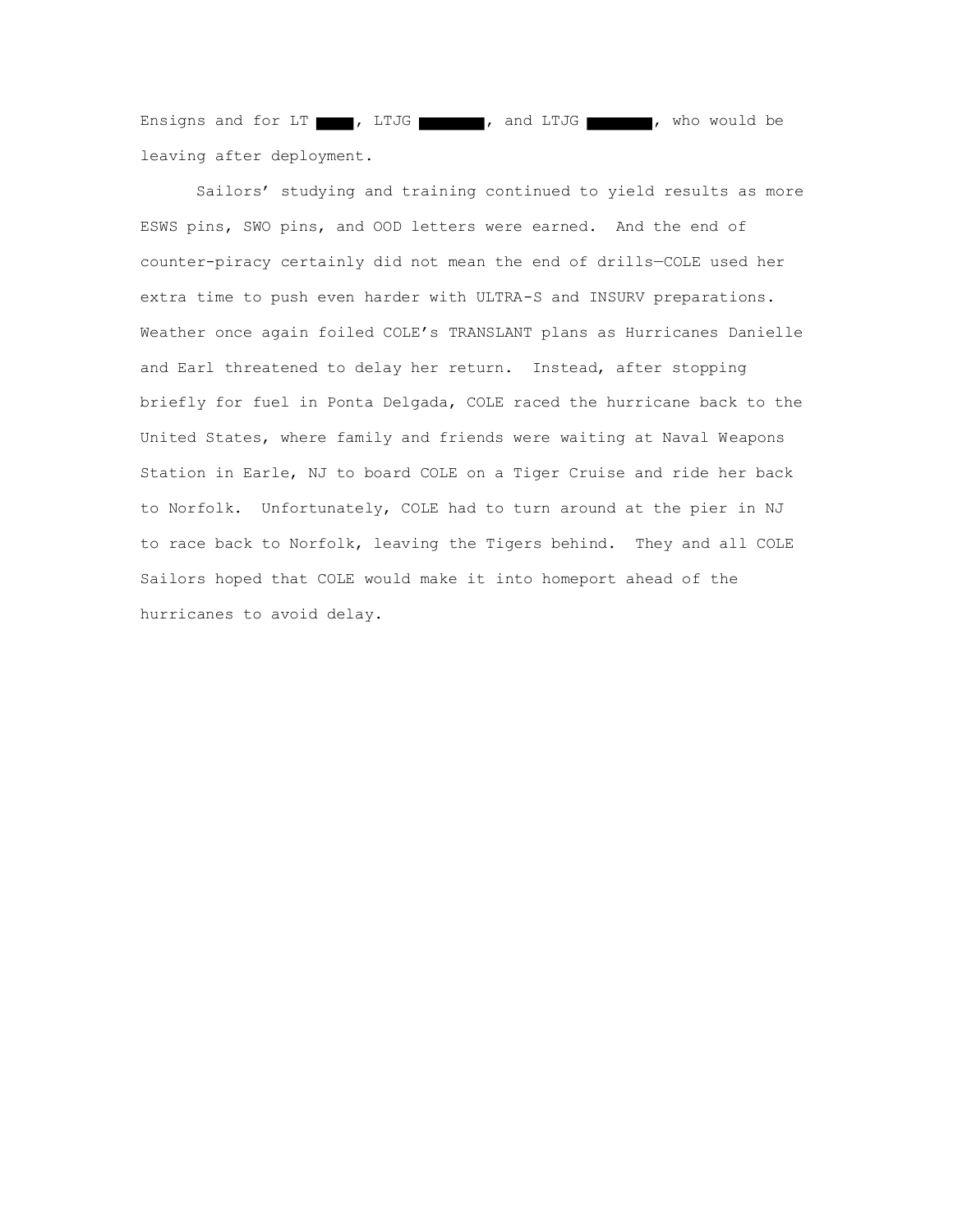## September 2010

| 1 September    | UNREP with USNS KANAWHA<br>Moored Norfolk, VA                    |
|----------------|------------------------------------------------------------------|
| 1-16 September | First POM Period                                                 |
| 2 September    | E6 Navywide advancement exam                                     |
| 9 September    | E5 Navywide advancement exam                                     |
| 14 September   | CPO Induction Day                                                |
| 16 September   | E4 Navywide advancement exam<br>CPO Pinning- CTTC Shawgo         |
| 17 September   | POM turnover day                                                 |
| 18 SEP-3 OCT   | Second POM Period                                                |
| 21 September   | USAF Tour group                                                  |
| 23 September   | JROTC Tour group<br>Hampton Roads OMBUDSMAN Appreciation Banquet |
| 29 September   | Virginia Pilot COLE Photo shoot                                  |

COLE arrived in homeport ahead of the hurricanes and two days ahead of schedule on September 1. Most of the crew was able to take either the first or second POM leave periods to spend time and catch up with their families and friends. Some Chief Petty Offices, though, sacrificed their time to help run CPO Induction season. COLE's Chief's Mess welcomed CTTC Shawgo on September 16. The crew left onboard enjoyed some relatively quiet weeks, recovering from deployment and preparing for the busy few months ahead of her.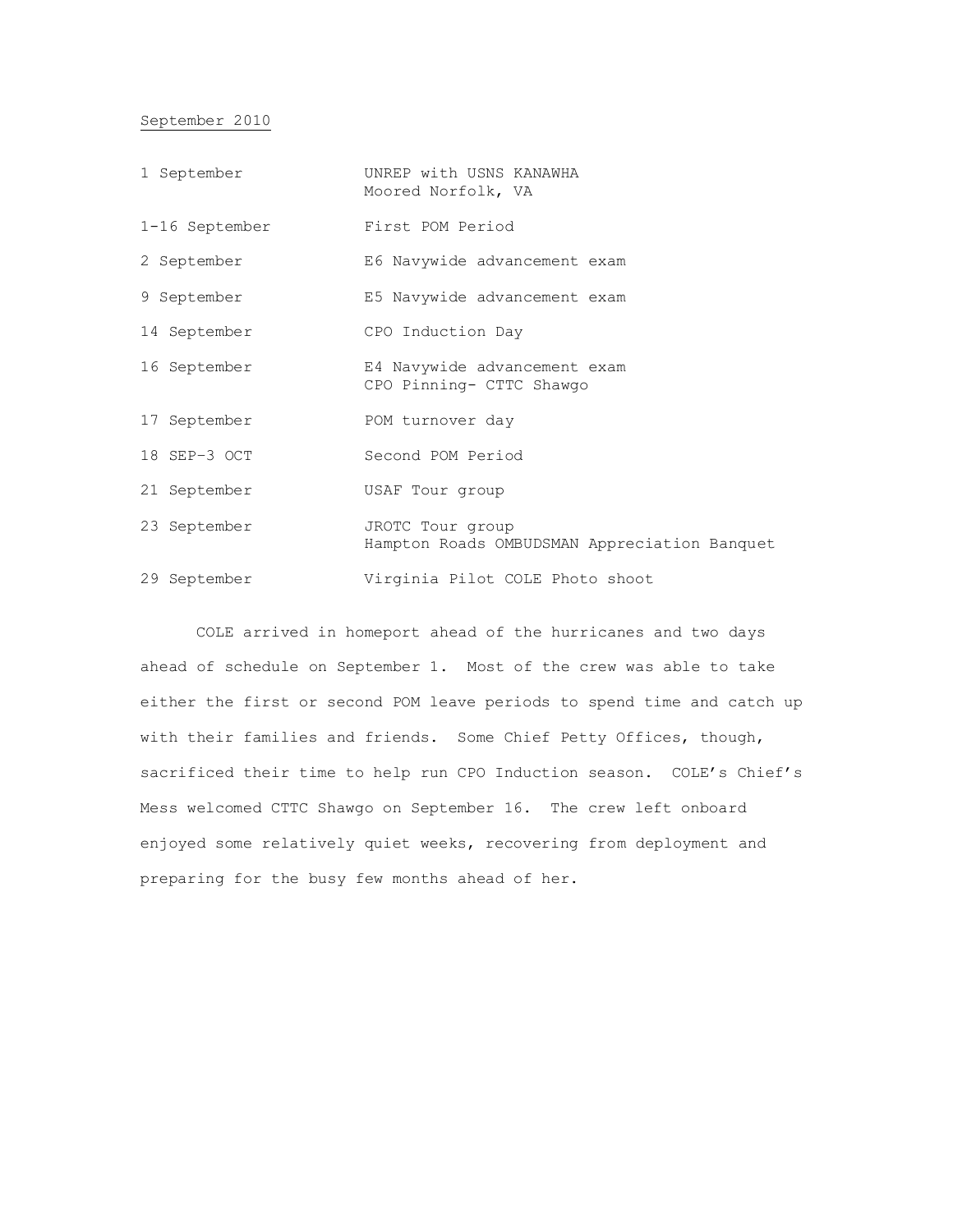# October 2010

| 4 October     | End POM<br>FC1 reenlistment<br>OS1 <b>reenlistment</b>                                    |
|---------------|-------------------------------------------------------------------------------------------|
| 5 October     | STG2 reenlistment<br>ATFP Focus groups                                                    |
| 6 October     | QM2 reenlistment                                                                          |
| 8 October     | Berth shift to Pier 14<br>MA1 reenlistment                                                |
| 12 October    | United States Fleet Forces Command USS COLE 10<br>Year Remembrance Ceremony               |
| 13-22 October | Underway VACAPES / JAX Opareas                                                            |
| 14 October    | UNREP with USNS ARCTIC                                                                    |
| 16 October    | Maritime Interdiction drill<br>Live fire event                                            |
| 18 October    | LTJG SWSCO Board                                                                          |
| 20 October    | Degaussing range, Mayport Basin<br>EM1 OOD Board<br>EWTX                                  |
| 21 October    | ET2 reenlistment<br>GSM2 reenlistment<br>UNREP with USNS KANAWHA<br>Flight quarters- DLQs |
| 22 October    | I-365 pre-briefing to CDRE Wilkenson<br>CMDCM Timmons reenlistment                        |
| 26 October    | October Birthday meal                                                                     |
| 27-29 October | Underway VACAPES OPAREA- ULTRA and INSURV Preps                                           |
| 27 October    | Messing and berthing inspection with Deputy<br>Commodore                                  |
| 28 October    | Stream TACTAS / Nixie<br>Condition II AS drill with EMATT                                 |
| 29 October    | SESEF Range                                                                               |

As October began, COLE's crew returned from POM leave and returned to their daily routines, continuing the ULTRA-S and INSURV preparations. COLE shifted to Pier 14 to be closer to the COLE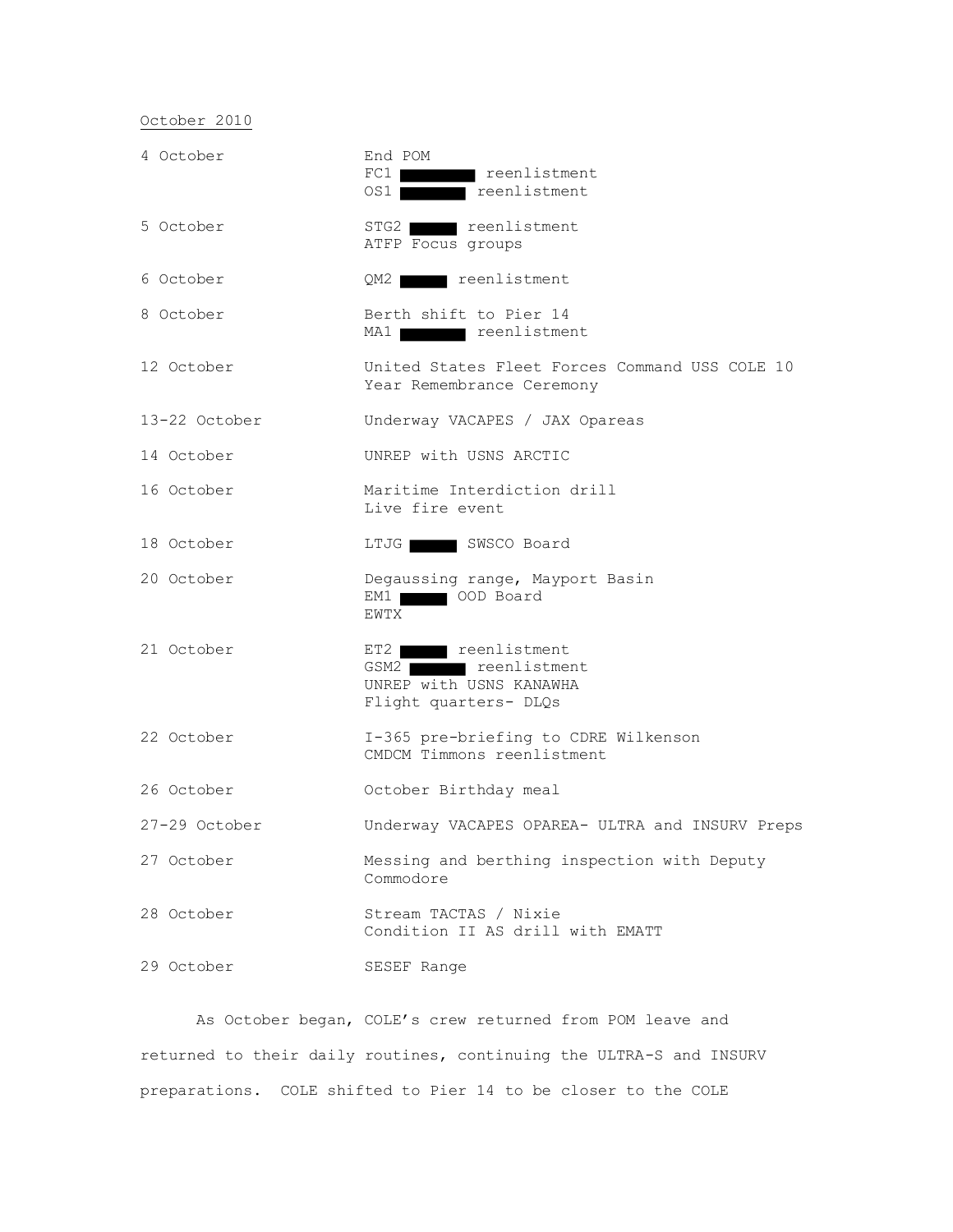Memorial, the site of COLE's ten-year remembrance ceremony to commemorate the bombing on October 12, 2000 and the seventeen COLE Sailors who died that day.

After the ceremony and reception, COLE got underway to play opposing force (OPFOR) in preparation for the USS ENTERPRISE Strike Group's deployment. COLE took advantage of the underway time to conduct practice INSURV demonstrations and various warfare area drills to keep proficient. COLE got underway again a few days after returning, specifically to prepare for ULTRA-S and INSURV, but returned in time for the crew to be able to spend Halloween at home with their friends and children.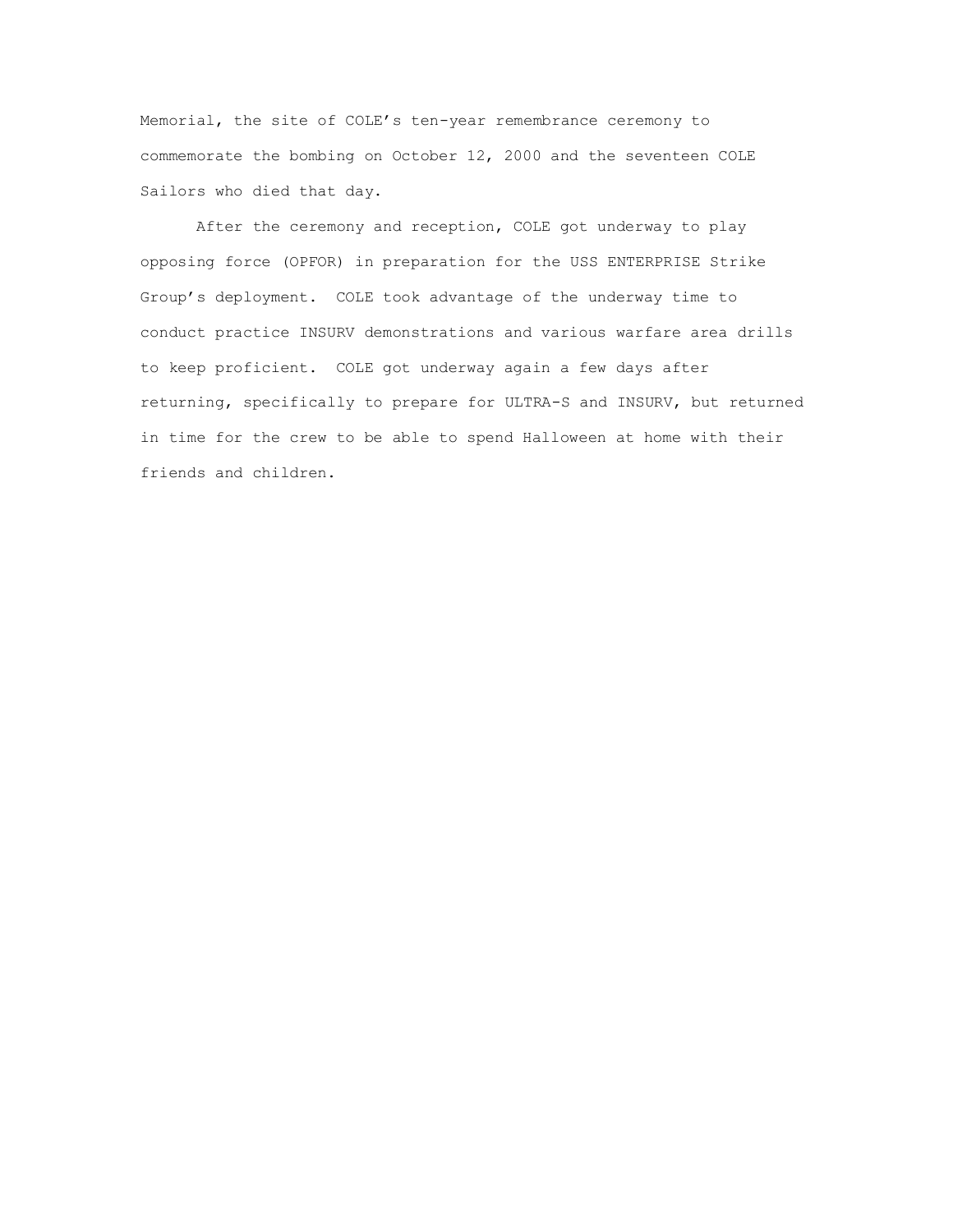#### November 2010

| 1 November     | I-360 Zone Inspection and INSURV Demos<br>SURFLANT Inspector Caucus |
|----------------|---------------------------------------------------------------------|
| 3 November     | Inport fueling                                                      |
| 4 November     | CDS-28 3M Mid-cycle Assessment                                      |
| 5-10 November  | Underway VACAPES OPAREA                                             |
| 5 November     | RCS Range                                                           |
| 8-9 November   | Encounter Exercise with Canadian Navy                               |
| 15-19 November | Inport Naval Weapons Station Yorktown, VA                           |
| 15 November    | CDRE Wilkenson observes Navigation Brief                            |
| 17 November    | Captain Marks, Commanding Officer NWS Yorktown<br>visit             |
| 19 November    | Friends and Family Day Cruise                                       |
| 22-24 November | ASW LTT with ATG                                                    |
| 23 November    | SURFLANT Legal Assist visit                                         |
| 25-28 November | Thanksgiving holiday                                                |
| 29-30 November | ULTRA-S Inport phase                                                |

After a brief stay in home port, COLE headed north to help the Canadian Navy prepare for their upcoming deployment, and also to conduct more ULTRA-S and INSURV preparations. The winter storms in the North Atlantic interfered, though, and COLE returned to home port a few days early.

Mid-month, COLE transited to Naval Weapons Station Yorktown to offload her weapons in preparation for the ship yards in 2011. This provided the perfect opportunity to host a Friends and Family Day Cruise, especially since the Tiger Cruise at the end of deployment was cancelled. Crew members' guests enjoyed one day aboard COLE during which they got to tour, experience high speed maneuvers, and witness a live gun shoot.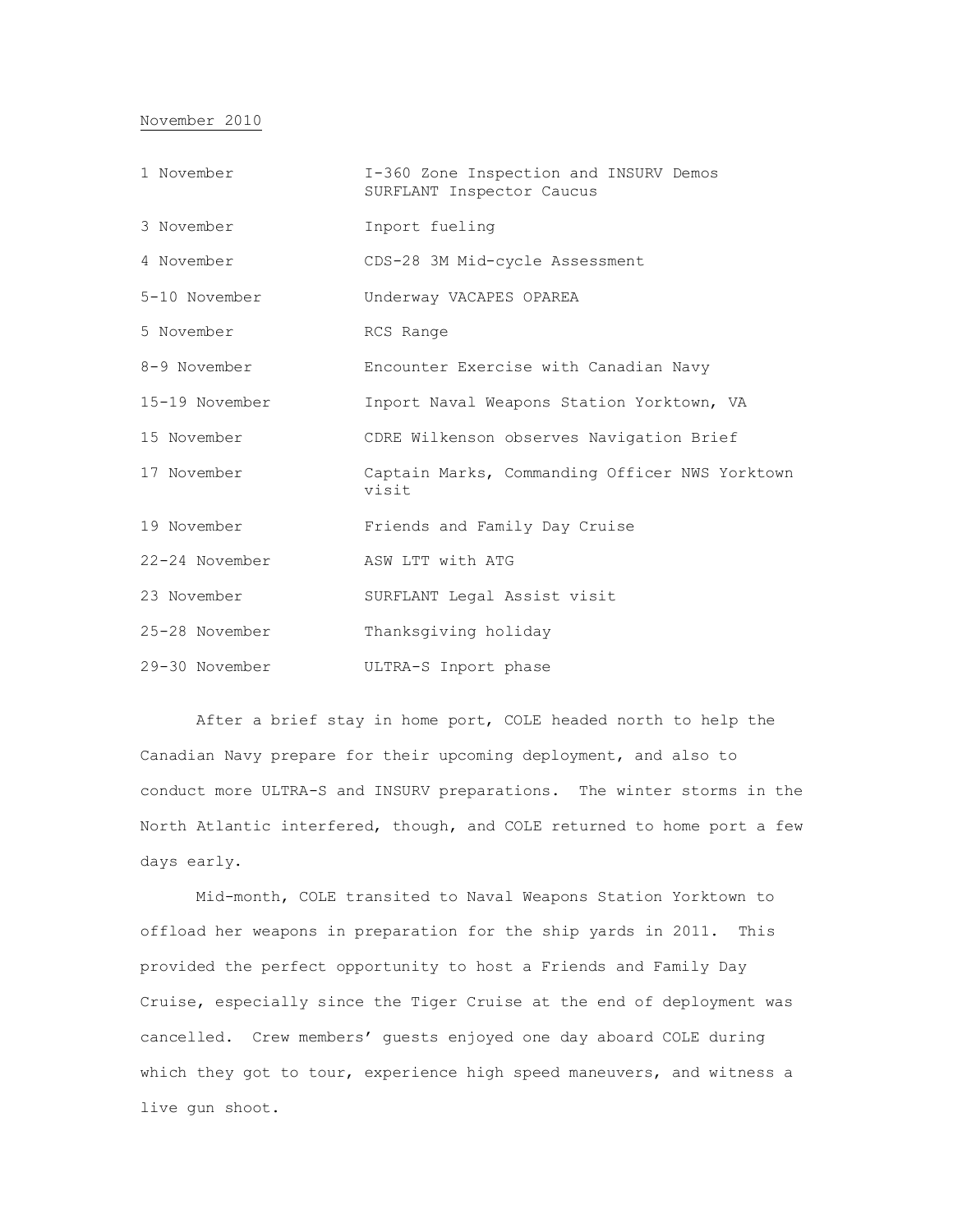As November drew to a close, COLE made her final preparations for ULTRA-S, and her crew was able to spend the Thanksgiving holiday home with families before the busy week ahead of them.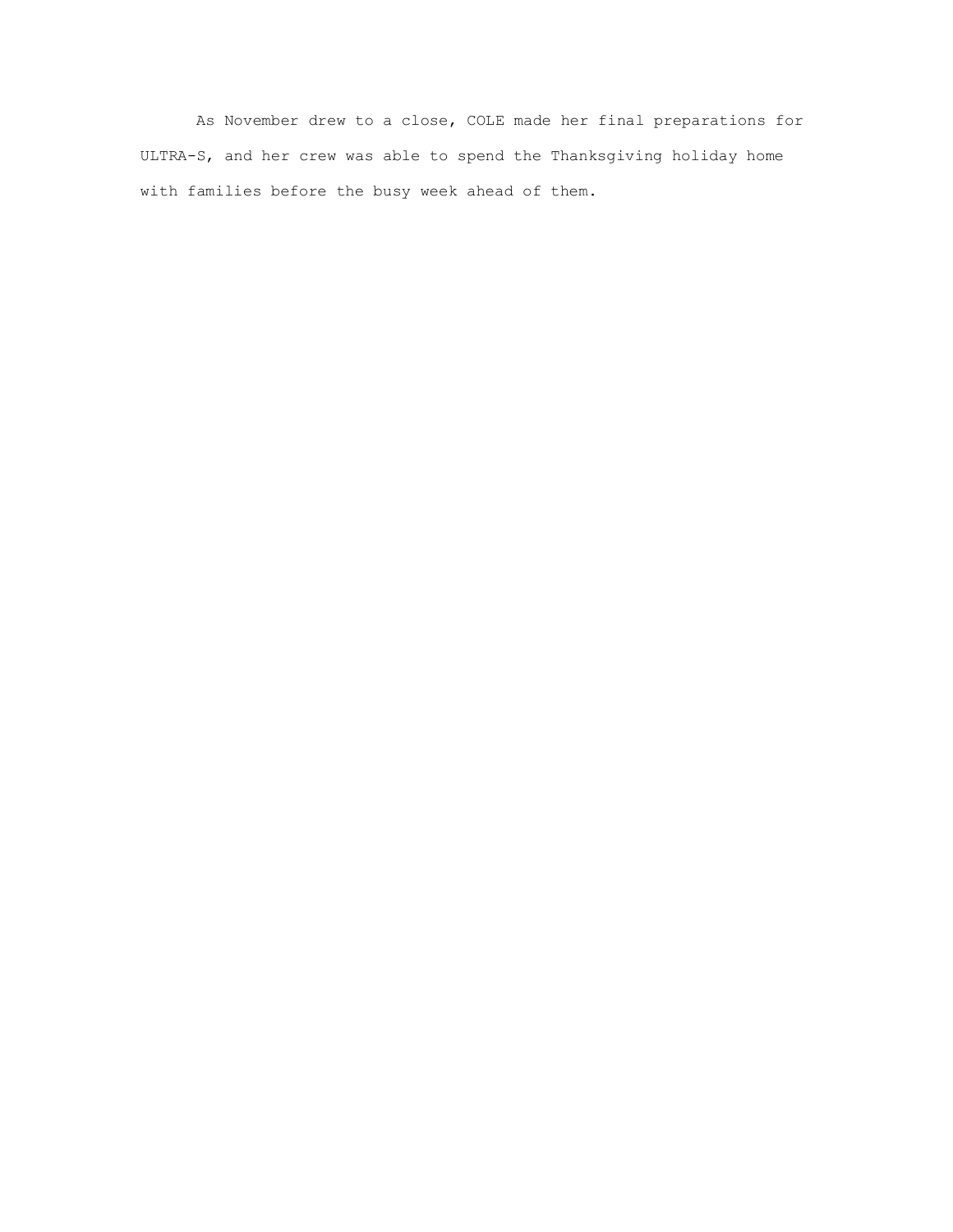December 2010

| $1-3$ December   | Underway VACAPES OPAREA for ULTRA-S                                                                                                            |
|------------------|------------------------------------------------------------------------------------------------------------------------------------------------|
| 1 December       | Flight deck fire drill<br>ATFP drills                                                                                                          |
| 2 December       | Combat Systems COND III scenario<br>Man overboard drills<br>Total Shipboard Survivability Exercise<br>Stream TACTAS / Nixie; Big Bird maneuver |
| 3 December       | Flight deck crash drill<br>VBSS hook and pole<br>ATFP drills                                                                                   |
| $6-16$ December  | Exercise Bold Alligator                                                                                                                        |
| 8 December       | LTJG CDO Board                                                                                                                                 |
| 10 December      | ATFP Certivication<br>Wardroom Hail / Farewell                                                                                                 |
| 11 December      | Bold Alligator Phase 2 begins                                                                                                                  |
| 13 December      | 3M Mid-cycle assessment                                                                                                                        |
| 15 December      | COLE Christmas party                                                                                                                           |
| 17 December      | ULTRA-S TSSE                                                                                                                                   |
| 18-28 December   | First Holiday leave period                                                                                                                     |
| 29 December      | POM turnover day<br>OOD Board<br>ENS I                                                                                                         |
| $30$ DEC - 9 JAN | Second Holiday leave period                                                                                                                    |

December began as COLE got underway for the second phase of ULTRA-S. Unfortunately, COLE's Battle Force Team Trainer (BFTT) suffered a casualty while out to sea, so she was only able to complete a portion of the certification. COLE ran what she could of her TSSE drill, and all other drills that she could without the trainer, before pulling back into home port.

COLE was unable to retry her ULTRA-S certification during the next few weeks due to her participation in Operation Bold Alligator—a base-wide integrated training evolution for all warfare areas. COLE